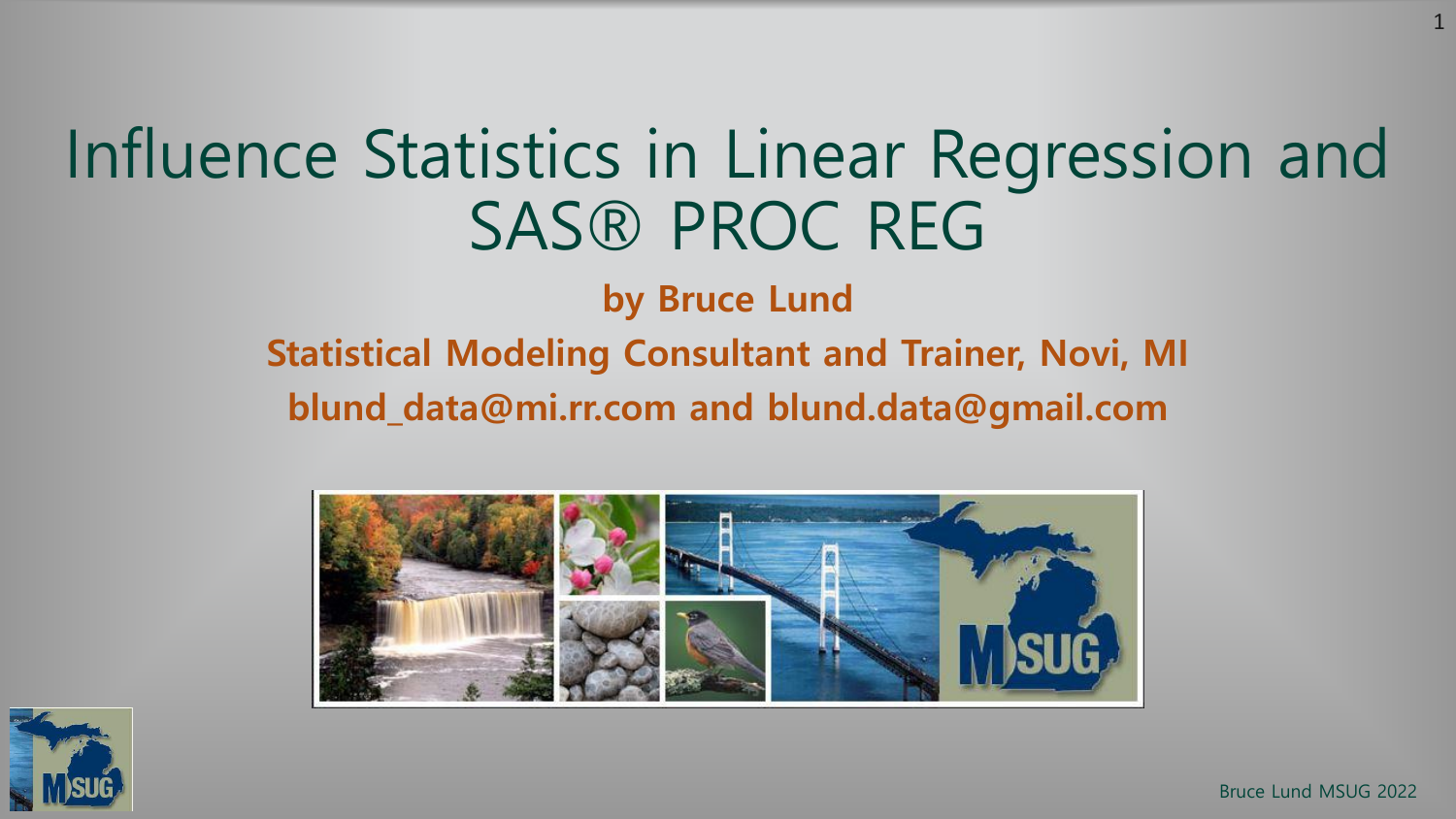#### Announcements

We'll rapidly go through first few slides

These slides will be posted to MSUG site.

I have a paper which includes explanations, examples, and math background on the topic of influence statistics for linear regression

Send me an email to receive paper.

### Good reference books:

Fox, J. (2019) *Regression Diagnostics An Introduction 2nd Ed* (2019), Newbury Park, CA, SAGE Publishing

Hamilton, L. C. (1992). Regression with Graphics, A Second Course in Applied Statistics, Belmont, CA: Wadsworth. (short but well written discussion in chapter 4)

Montgomery, D.C., Peck, E. A., Vining, G. G. (2012). Introduction to Linear Regression Analysis, fifth edition, Hoboken, NJ: Wiley. (complete discussion)

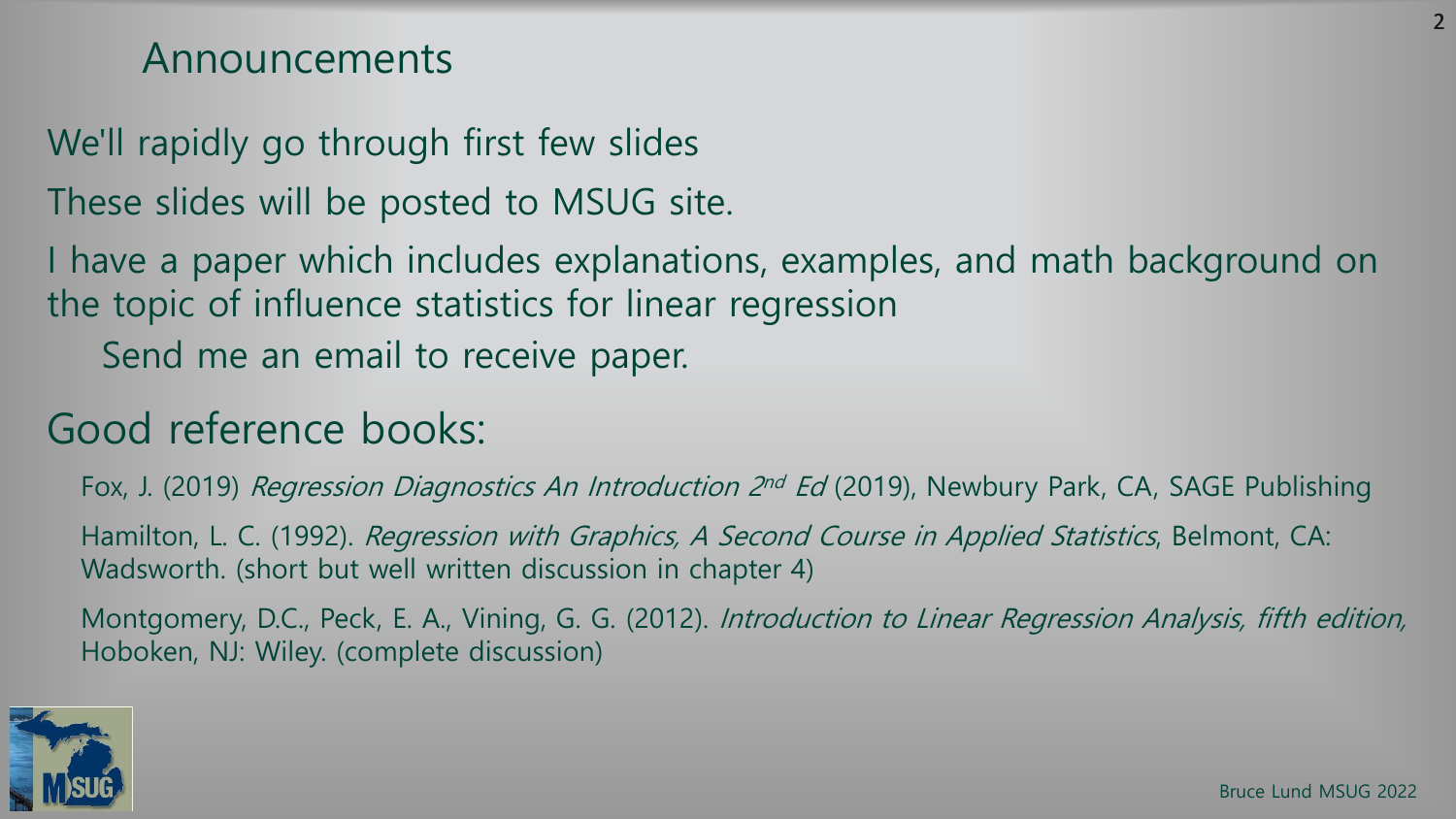### Linear Regression Model Review

- A second class in statistics covers Linear Regression with multiple predictors. Multiple predictors requires use of matrix algebra. Let's begin …
- k predictors  $X1(=1)$ ,  $X2$ , ...  $Xk$  AND n cases (sample points) called  $x1 xn$ . The design matrix  $X_{n\times k}$  has columns  $X1 - Xk$ 
	- $X1 = 1$  ... the intercept "predictor".
- Each row of **X** is a case.
- Column matrix  $Y_{n\times 1}$  is the target.
- Assume k < n
- It is assumed: rank(X) =  $k = #$  of predictors This implies  $(X^T * X)^{-1}$  exists

The linear regression model is:  $Y = X^*\beta + \varepsilon$  ... where:  $\beta_{kx1}$  is column matrix of unknown parameters ... k rows  $\varepsilon_{n\times 1}$  is column matrix of errors ... n rows.



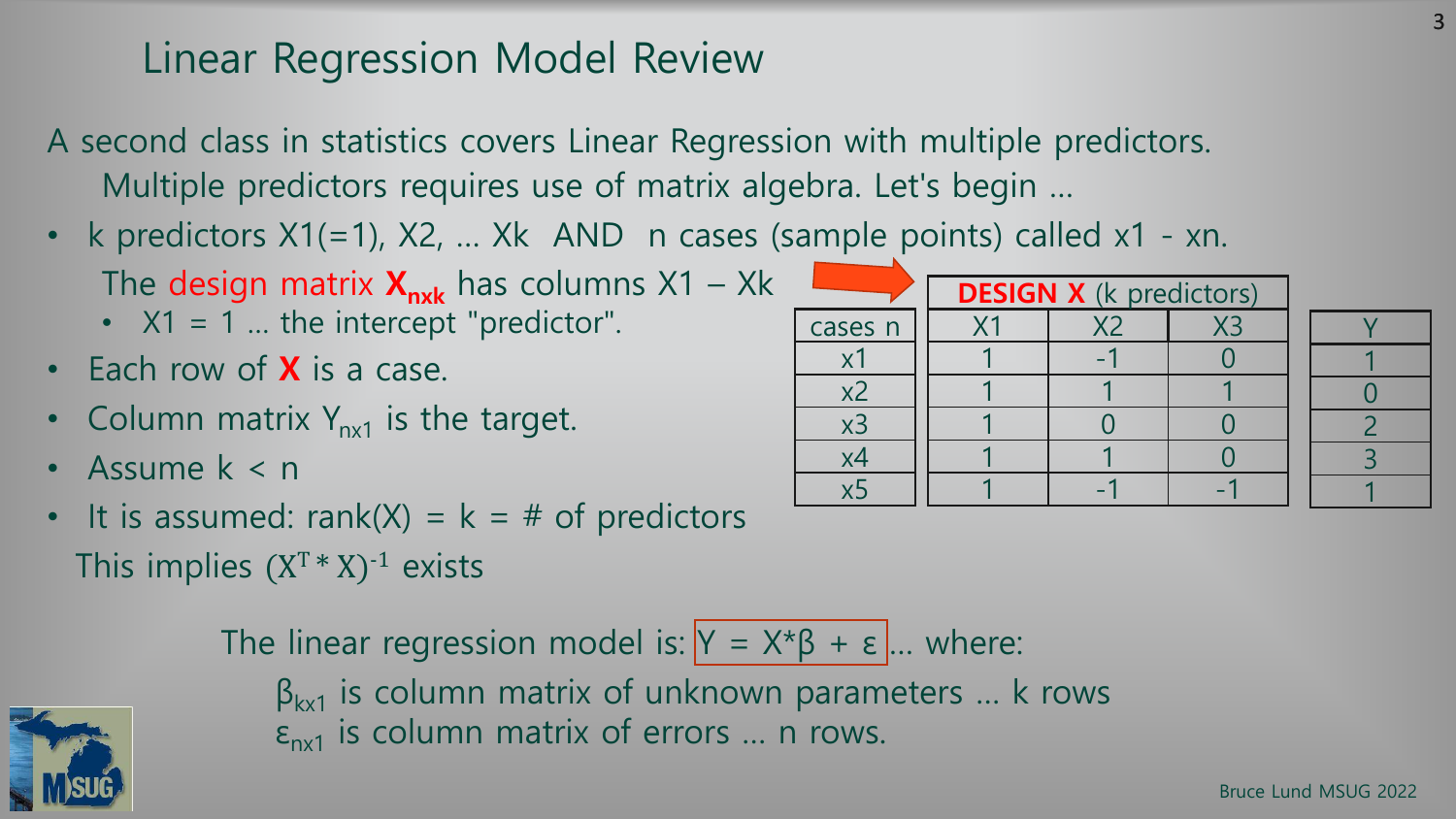Linear Regression Model Y =  $X^*\beta$  +  $\varepsilon$  ... fit by Least Squares

PROC REG computes by Least Squares:

 $\cdot$  B ... the estimate of β

 $B = (X^{T*} X)^{-1*} X^{T*} Y$ 

•  $\hat{Y}$  ... estimates / predictions of Y using the least squares formula's below:

 $\hat{Y} = X * B$ 

Alternatively,  $\hat{Y} = H * Y$ where  $H_{n\times n} = X * (X^{T*} X)^{-1} * X^{T*}$ 

[John Tukey called H the hat matrix]

 $e_{n \times 1} = (Y - \widehat{Y}) = (Y - H^*Y) = (Y - X^*B)$ where e is called the residual.

Standard regression assumptions are made

Population Model  $Y = X^*\beta + \epsilon$  assumptions:

- The ε are random variables identically distributed with mean 0 and common  $\sigma^2$
- The  $\varepsilon$  are independent of predictors  $X_1$  to  $X_K$ and are independent of one another.
- Either sample size is large or ε's are normal. In cases where X are random variables, then E(ε |  $X$ <sub>j</sub>) = 0 for all j.

Error term: mean zero, constant variance, independent, normal



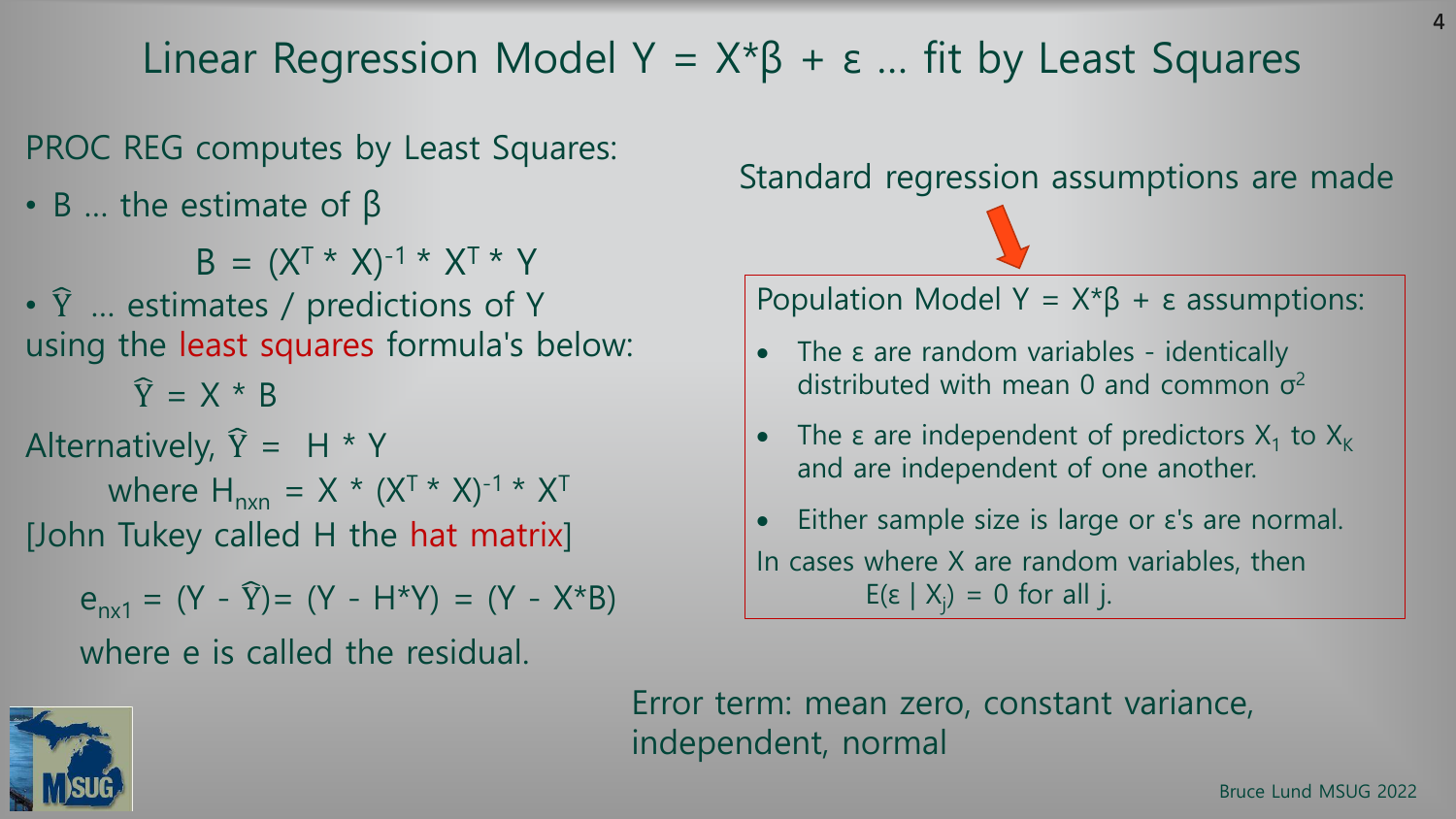#### Goal of this Talk

The goal is to discuss the manner in which a sample point (y, x) influences the value of  $\hat{y}$  at x, as well as influences the overall model fit.

Potential of  $x_i$  to be influential depends on its position of  $x_i$  within the sample ... or its Leverage

- Leverage of  $x_i$  is measured by  $h_{ii}$  the i<sup>th</sup> entry in the diagonal of H, the hat matrix Leverage  $(= h_{ii})$  depends solely on the hat matrix.
- In addition to leverage, the influence of (y, x) depends on whether y is an Outlier. That is, whether y deviates extremely from the fitted model's predicted value  $\hat{y}$  at case x. It is both figurative and literal that Influence  $=$  Leverage x Outlierness
- INFLUENCE is measured by: LEVERAGE, RSTUDENT, COOKD, DFBETAS, STUDENT, COVRATIO, DFFITS

|  | <b>DESIGN X (k predictors)</b> |  |
|--|--------------------------------|--|
|  |                                |  |
|  |                                |  |
|  |                                |  |
|  |                                |  |
|  |                                |  |
|  |                                |  |

Leverages (BLUE) are on main diagonal ... called  $h_{ii}$ 

| = $X * (X^T * X)^{-1} * X^T$<br>н |         |      |         |                             |  |  |  |  |
|-----------------------------------|---------|------|---------|-----------------------------|--|--|--|--|
| 0.70                              | 0.20    | 0.20 | $-0.30$ | 0.20                        |  |  |  |  |
| 0.20                              | 0.70    | 0.20 | 0.20    | $-0.30$                     |  |  |  |  |
| 0.20                              | 0.20    | 0.20 | 0.20    | 0.20                        |  |  |  |  |
| $-0.30$                           | 0.20    | 0.20 | 0.70    | 0.20                        |  |  |  |  |
| 0.20                              | $-0.30$ | 0.20 | 0.20    | 0.70                        |  |  |  |  |
|                                   |         |      |         | <b>Bruce Lund MSUG 2022</b> |  |  |  |  |



statistics

We use PROC REG

but GLM has similar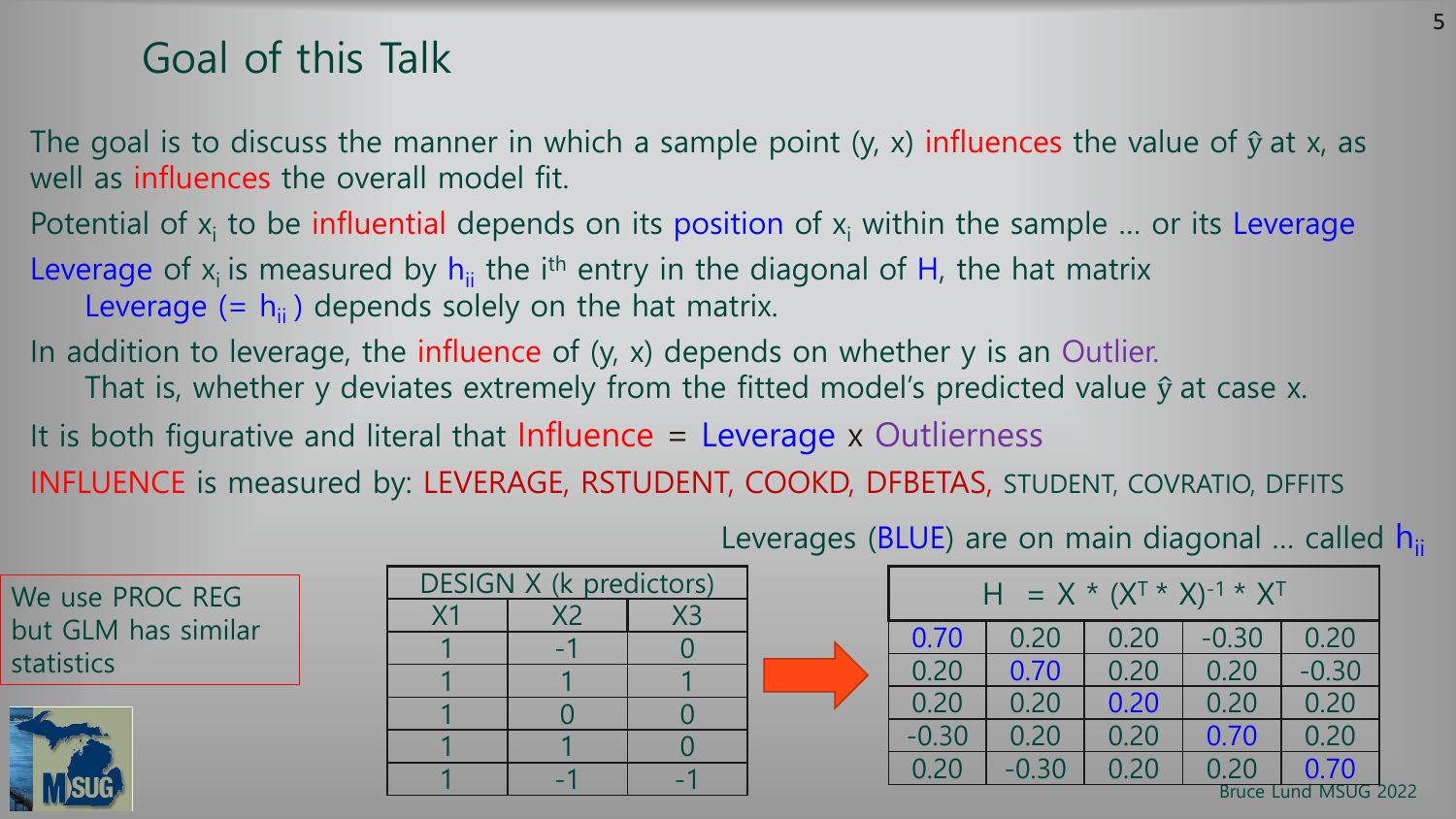## Properties of H and  $h_{ii}$

- H is n x n matrix, symmetric, H\*H = H, and each row or column of H sums to 1
- Trace(H) =  $Rank(X) = k$
- $1/n \le h_{ii} \le 1$  and  $-1/2 < h_{is} \le 1/2$

• If x repeats w times in X, then  $1/n \leq h \leq 1/w$ Average  $h_{ii}$  is k / n

$$
\hat{y}_i = \sum_{s=1}^n h_{is} y_s = h_{ii} y_i + \sum_{s \neq i}^n h_{is} y_s
$$

|                  |                |          | X3             |              |              |               |         |         |         |  |  |
|------------------|----------------|----------|----------------|--------------|--------------|---------------|---------|---------|---------|--|--|
| x1               |                |          | $\overline{0}$ | 0.68         | 0.24         | 0.18          | $-0.32$ | 0.12    | 0.12    |  |  |
| $\overline{x^2}$ | 1              |          |                | 0.24         |              | $0.65$   0.24 | 0.24    | $-0.18$ | $-0.18$ |  |  |
| $\overline{x3}$  |                | $\Omega$ | $\Omega$       | 0.18         | 0.24         | 0.18          | 0.18    | 0.12    | 0.12    |  |  |
| $\overline{x4}$  | $\blacksquare$ |          | $\Omega$       | $-0.32$      |              | $0.24$   0.18 | 0.68    | 0.12    | 0.12    |  |  |
| $\overline{x5}$  |                |          |                | $\vert$ 0.12 | $-0.18$ 0.12 |               | 0.12    | 0.41    | 0.41    |  |  |
| x6               |                |          |                | 0.12         | $-0.18$      | 0.12          | 0.12    | 0.41    | 0.41    |  |  |

A predicted value  $\hat{y}_i$  equals leverage times actual y plus other terms.

> If  $h_{ii} = 1/n$ , then small leverage on y<sub>i</sub>

If  $h_{ii}$  is larger, (so  $h_{is}$  are smaller, since row sum is 1), then more leverage on y<sub>i</sub>

Next Slide …

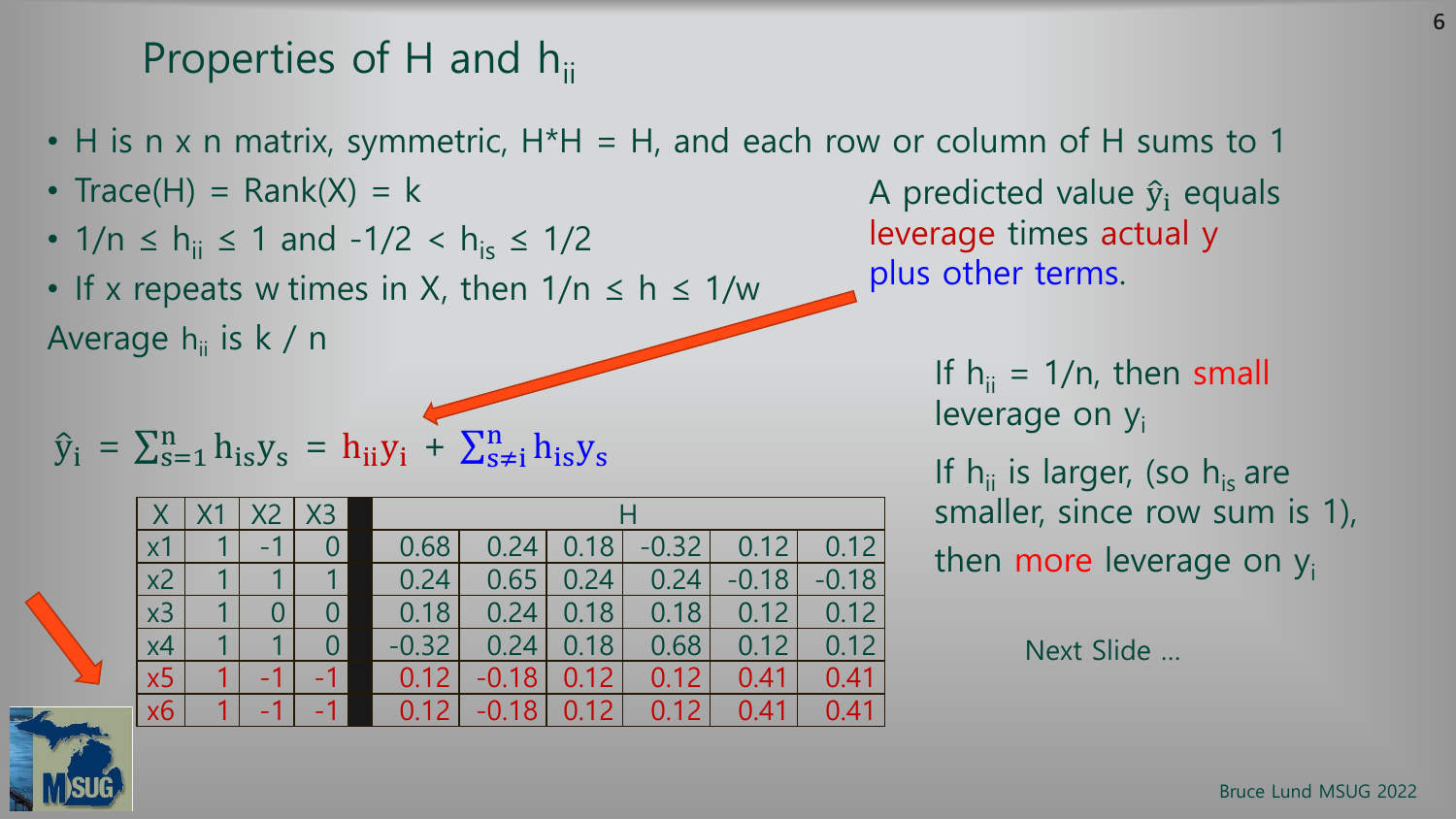Dataset: "concord1" with 496 cases (household) of water use during 1981 in Concord, NH. Four columns used from "water":

- "Case" is the Case number (ID)
- "water81" is response or target (numeric) ... water use in 1981
- "income" is predictor (numeric in 000's)
- "retireN" is predictor  $(1 =$  retired,  $0 =$  not retired)

Reference: Regression with Graphics (1992) by L. Hamilton

Source Data: https://stats.oarc.ucla.edu/wp-content/uploads/2016/02/concord1.sas\_.txt

Fit a model and then look at influence statistics water $81 = B1 + B2$  \* income  $+ B3$  \* retireN



7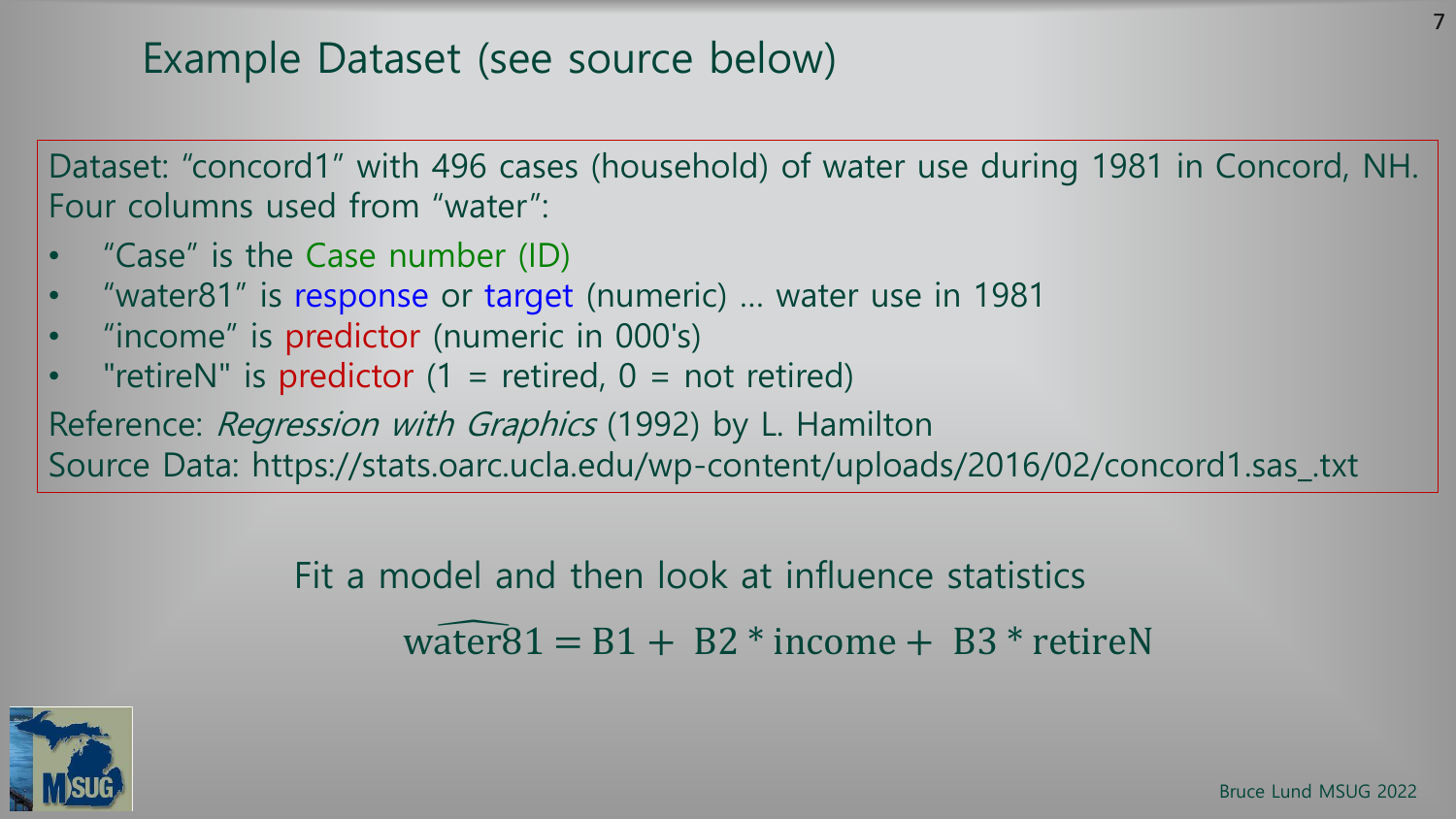### Compute Leverage (diagonals of Hat Matrix)

Leverage



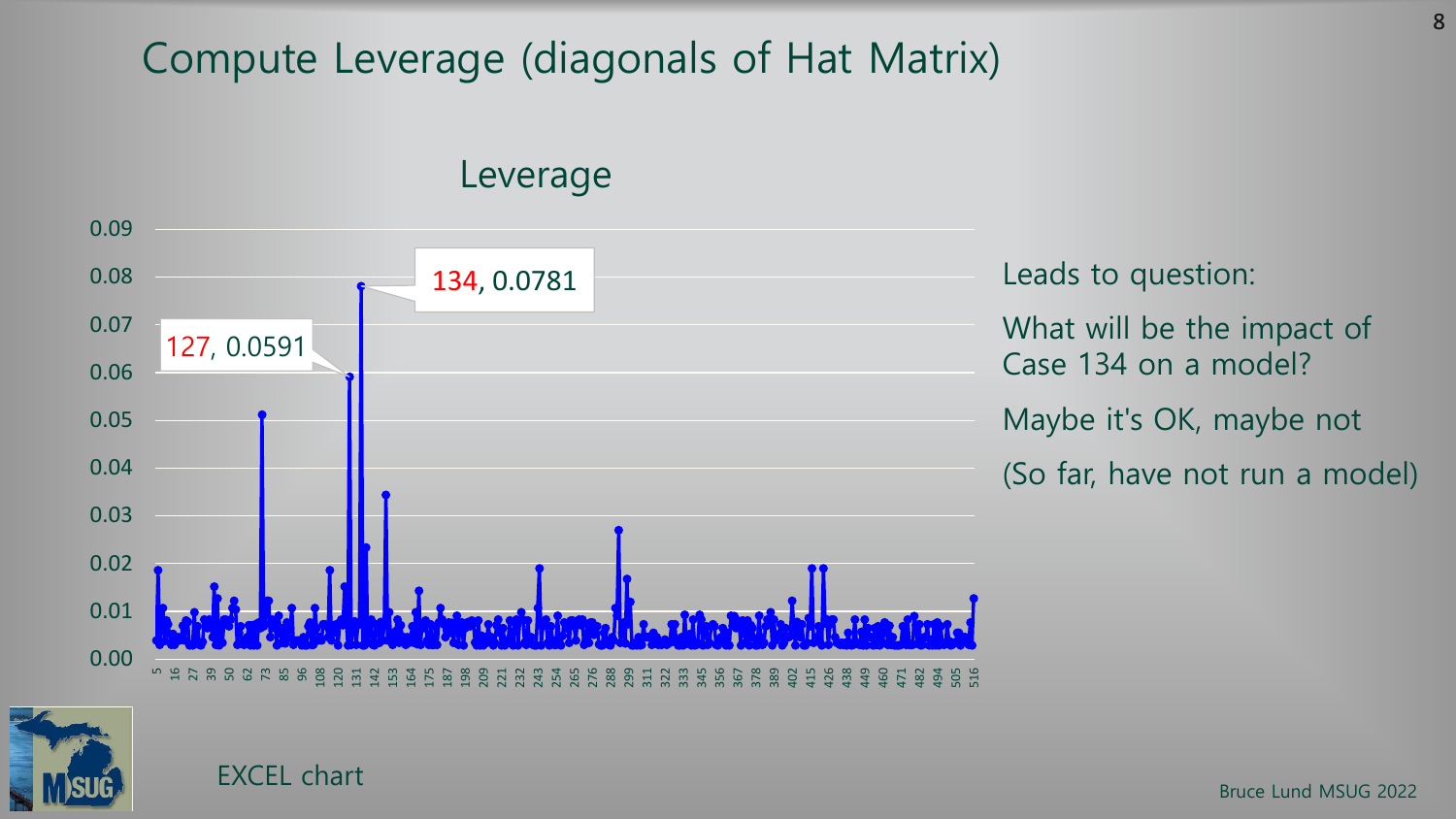# Regression Model Fit looks Good … But what about Case 134?

Declare good fit and stop?

But Case 134 was disturbing.

- Impact on Coefficients if Case 134 deleted?
- How does  $\hat{Y}$  change if Case 134 is deleted? ODS OUTPUT OutputStatistics=outStats;

OUTPUT OUT adds to each Case: COOKD (and others)

INFLUENCE and ODS OUTPUT adds to each Case: RESIDUAL, RSTUDENT, LEVERAGE, DFBETAS (and others)

| <b>Parameter Estimates</b> |                 |                 |           |  |                                |  |  |  |  |  |  |
|----------------------------|-----------------|-----------------|-----------|--|--------------------------------|--|--|--|--|--|--|
| Variable                   | DF <sub>1</sub> | <b>Estimate</b> |           |  | Std Err   t Value   $Pr >  t $ |  |  |  |  |  |  |
| Intercept                  |                 | 1462.507        | 149.42819 |  | $9.79 \le 0.0001$              |  |  |  |  |  |  |
| income                     |                 | 41.768          | 4.98923   |  | $8.37 \mid \langle .0001 \mid$ |  |  |  |  |  |  |
| retireN                    |                 | $-434.784$      | 142.80327 |  | $-3.04$ 0.0025                 |  |  |  |  |  |  |

**PROC REG** DATA = concord1; ID case; MODEL water81 = income retireN / INFLUENCE; OUTPUT OUT= outREG predicted= water81hat cookd=COOKD student=STUDENT press=PRESS; **quit**;

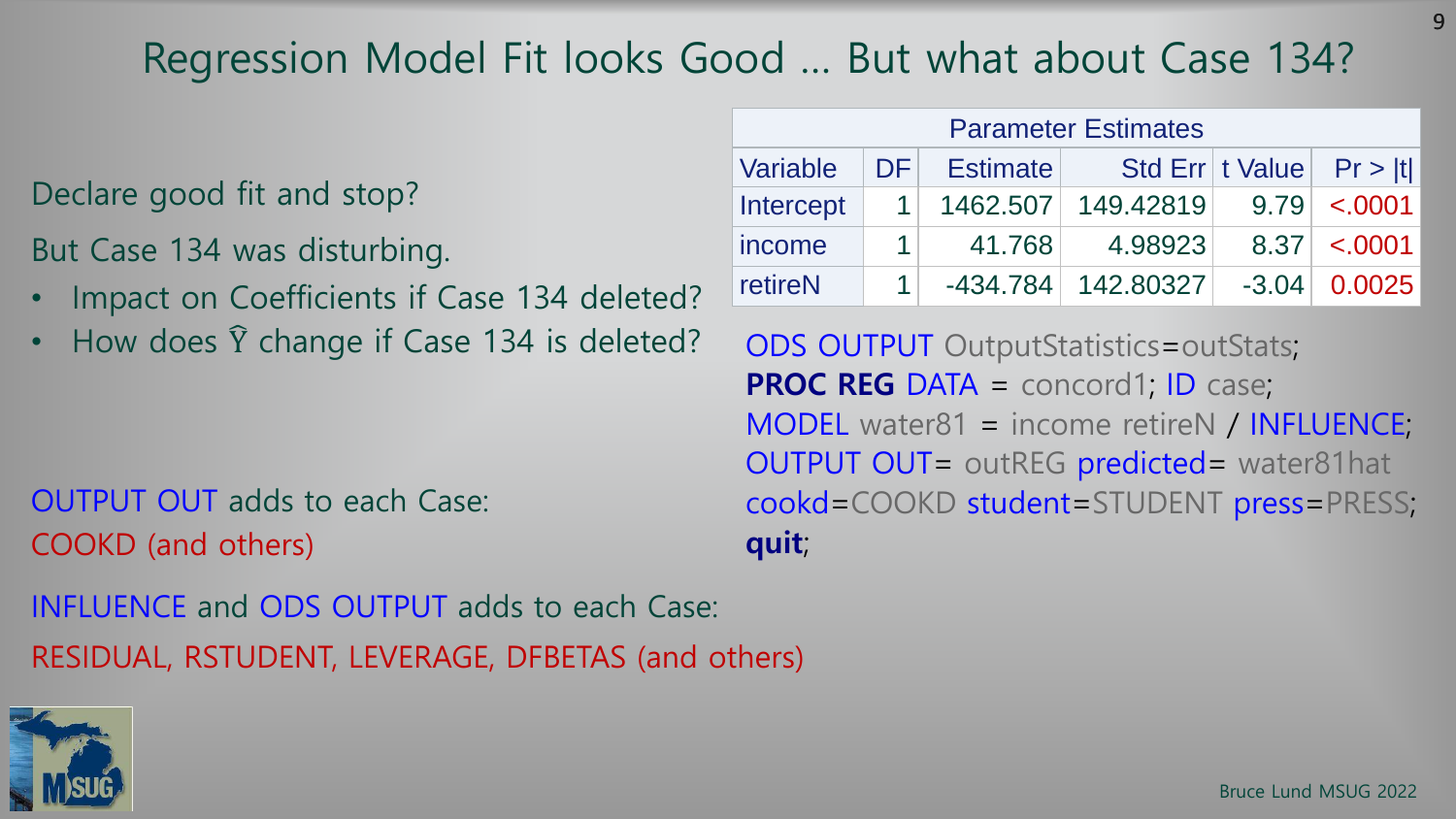#### Influence Statistics are based on "Row Deletion"

Notation: "(i)" refers to a model that is fit on data with Case i deleted  $\hat{y}_{(i)s}$  = Estimate of y at Case s ... for model with Case i deleted Estimated error variance for the Model with Case i deleted:  $\widehat{\sigma}_{(i)}^2$ =  $\sum_{s\neq i}^n (y_s-\widehat{y}_{(i)s})^2$  / (n-k-1) ... sum over all cases except Case i  $\widehat{Y}_{(i)}$  = n x 1 *column* of estimated targets ... for model with Case **i** deleted

Next Slide …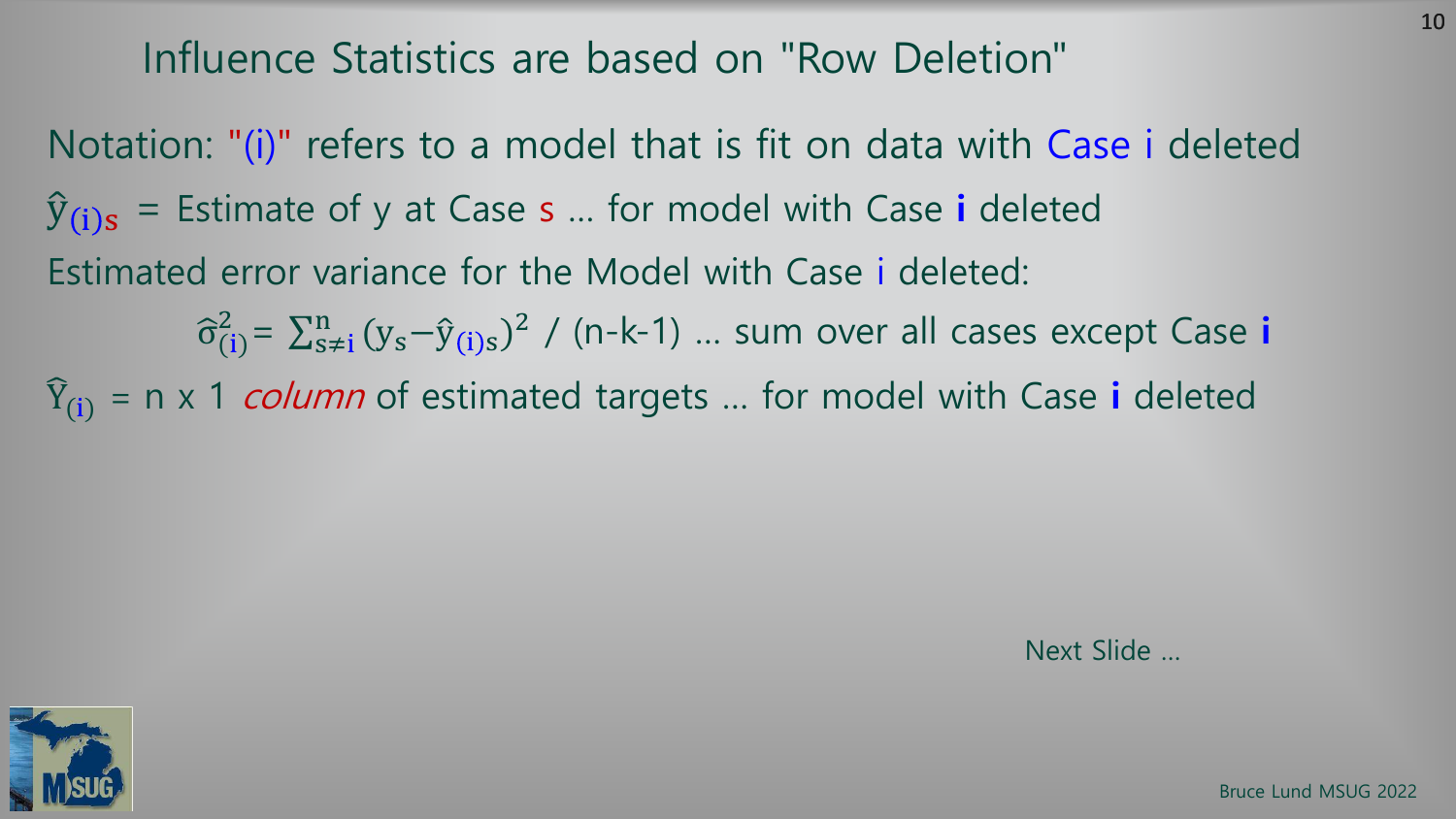

It is not necessary to perform 496 regressions in order to compute these 496 !!! In fact, all the influence statistics are computed from full model results. Here is the formula that links  $\sigma_{(i)}^2$  to full model results:

 $\hat{\sigma}_{(i)}^2 = \hat{\sigma}^2$  (n-k)/(n-k-1) – e<sub>i</sub><sup>2</sup> / ((n-k-1) (1- h<sub>ii</sub>))

All quantities on the RHS are found from the full model. RSTUDENT is a t-statistic with n-k-1 d.f. ... guideline for extreme  $>$  | 3 | (But the RSTUDENT's are not independent of each other)

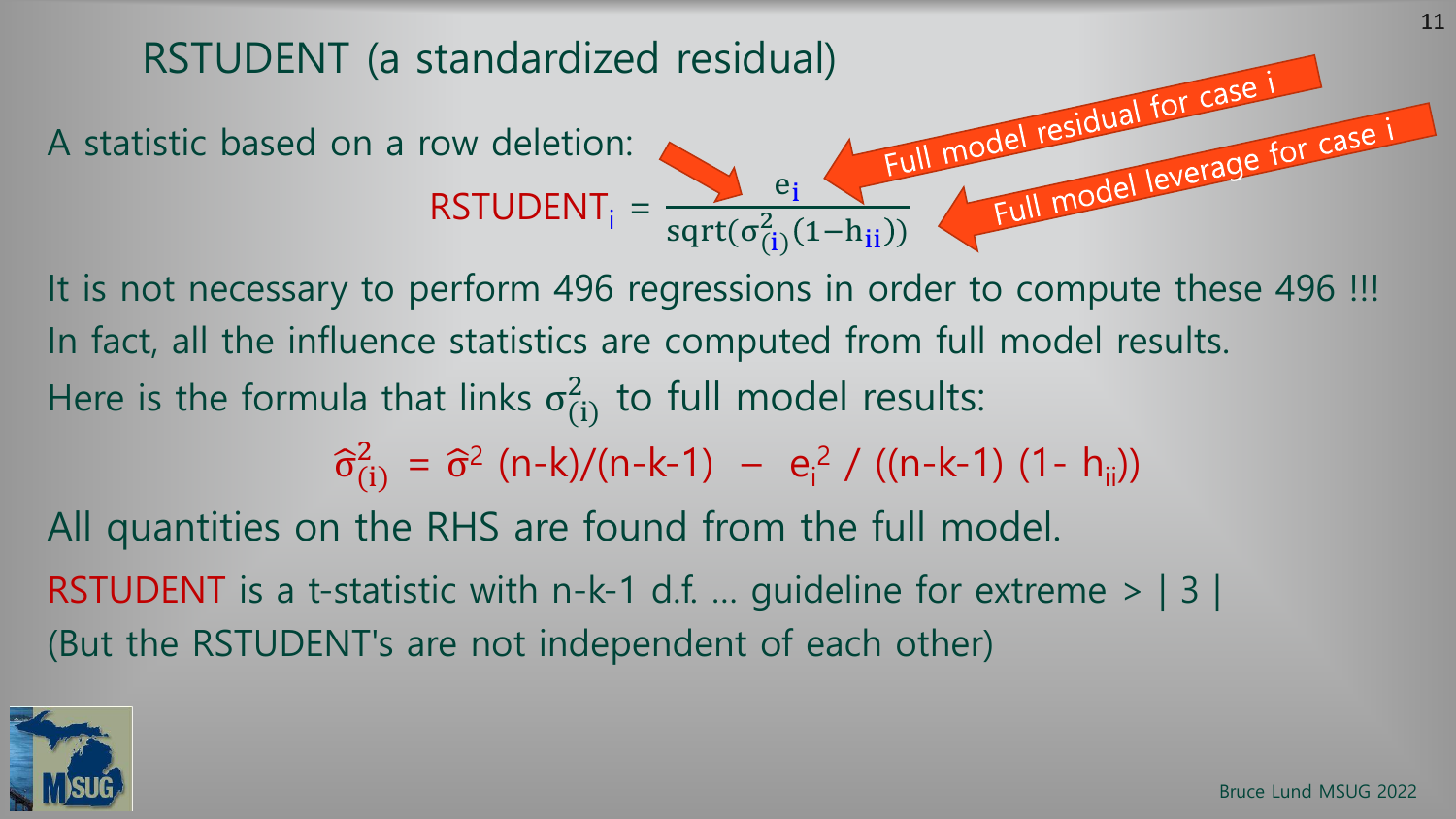# Plot of LEVERAGE (x-axis) v. RSTUDENT (y-axis)

- All extreme RSTUDENT are positive
- PROB (RSTUDENT  $> 4$ ) = 0.00002
- Case 134: HIGH leverage with fairly high RSTUDENT … examine !
- Case 68, and others … maybe NOT influential because low leverage
- What to do?
- COOKD gives scaled distance between  $\widehat{Y}$  and  $\widehat{Y}_{(i)}$
- It shows "global" effect of deletion of Case i



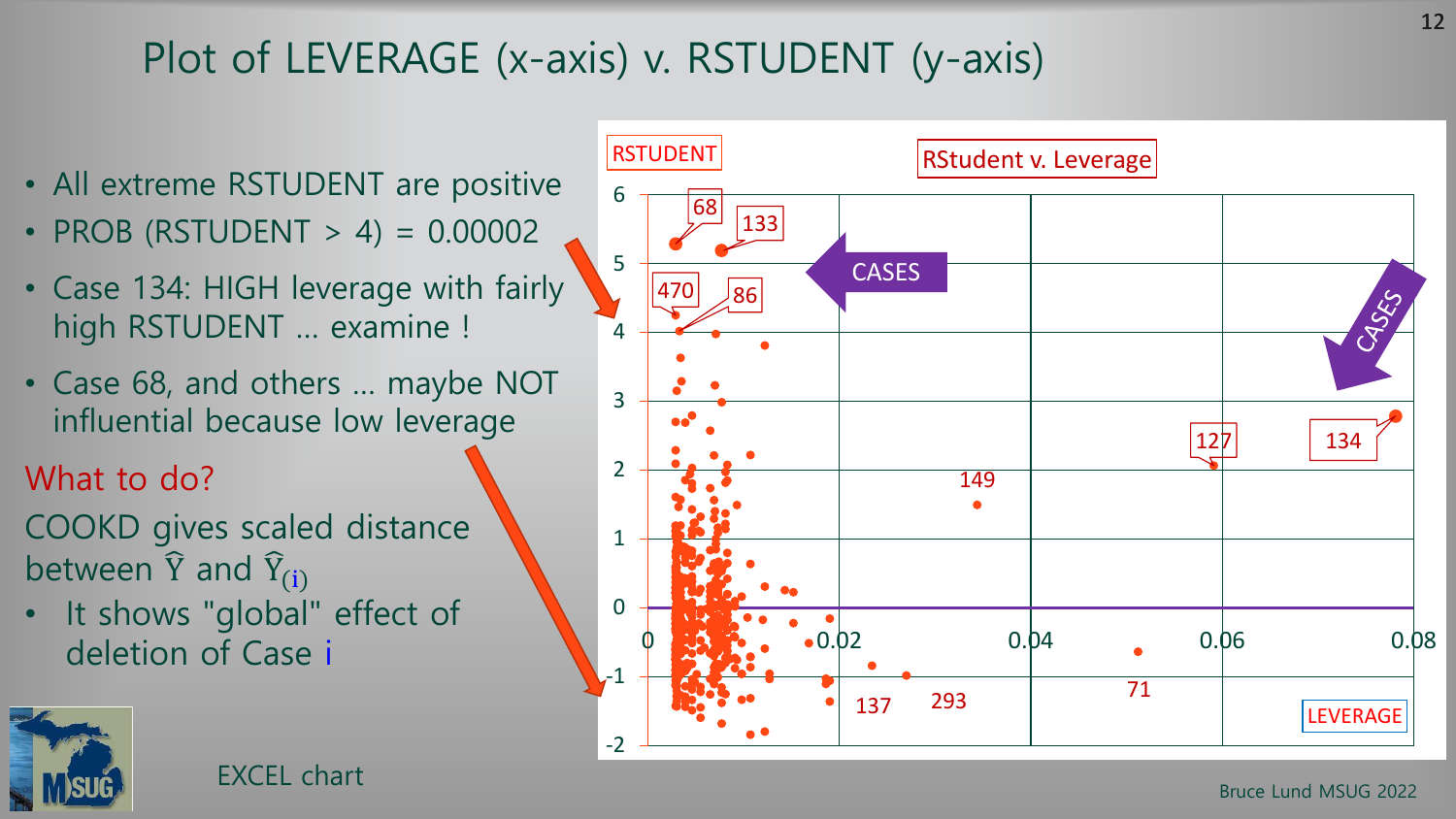#### Cook's D (1977)

Delete Case i and fit the model. Obtain estimates  $\hat{y}_{(i)s}$  for s=1 to n Take square of Euclidean distance between:

 $\widehat{Y}$  and  $\widehat{Y}_{(i)}$  ... this squared distance is  $\sum_{s=1}^{n} (\widehat{y}_{s} - \widehat{y}_{(i)s})^2$ Standardize by k  $\hat{\sigma}^2$  (k=# predictors and  $\hat{\sigma}^2$  variance of sample) Cook's  $D_i = \sum_{s=1}^n (\hat{y}_s - \hat{y}_{(i)s})^2 / k \hat{\sigma}^2$ 

Use COOK's D to rank cases

... high ranked COOK's D suggests (y<sub>i</sub>, x<sub>i</sub>) has high influence.

Cook's D<sub>i</sub> = h<sub>ii</sub> / (1 – h<sub>ii</sub>)<sup>2</sup> x (1/k)  $(e_i/\hat{\sigma})^2$ Influence = Leverage x Outlier

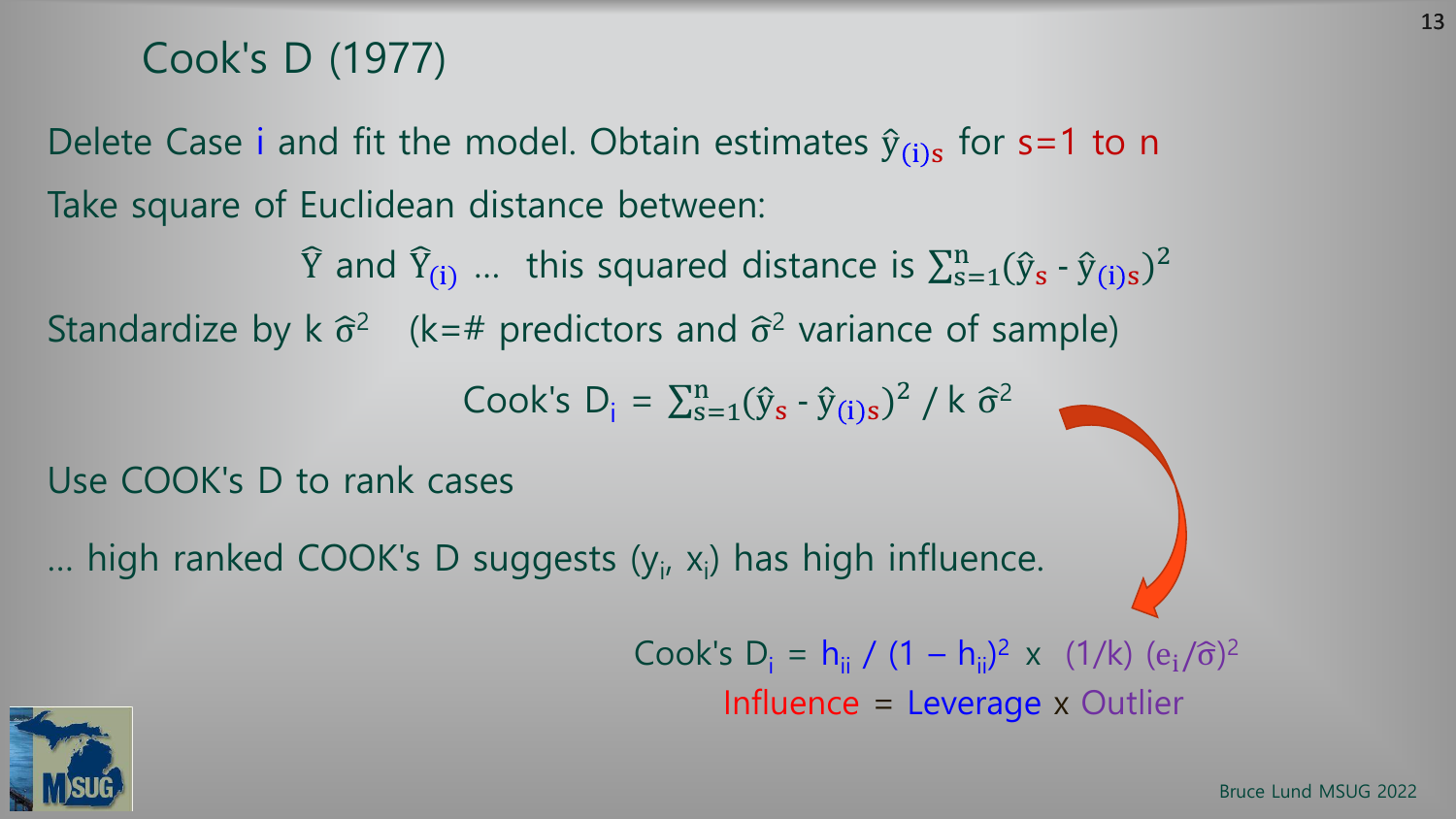Cook's D … Ranked

| Case i | COOKD | <b>RStudent</b> | Leverage |
|--------|-------|-----------------|----------|
| 134    | 0.216 | 2.79            | 0.078    |
| 127    | 0.089 | 2.07            | 0.059    |
| 133    | 0.066 | 5.19            | 0.008    |
| 74     | 0.058 | 3.81            | 0.012    |
| 117    | 0.037 | 3.98            | 0.007    |
| 149    | 0.026 | 1.49            | 0.034    |
| 68     | 0.026 | 5.29            | 0.003    |
| 371    | 0.024 | 3.23            | 0.007    |

Based on Cook's D – look only at Case 134





|  | Case COOKD RStudent Leverage Residual water81 income retireN |       |              |  |
|--|--------------------------------------------------------------|-------|--------------|--|
|  | $134$ 0.216 2.79 0.078 3561 9200 100 0                       |       |              |  |
|  | 127 0.089 2.07                                               | 0.059 | 2678 7900 90 |  |

#### Extreme Incomes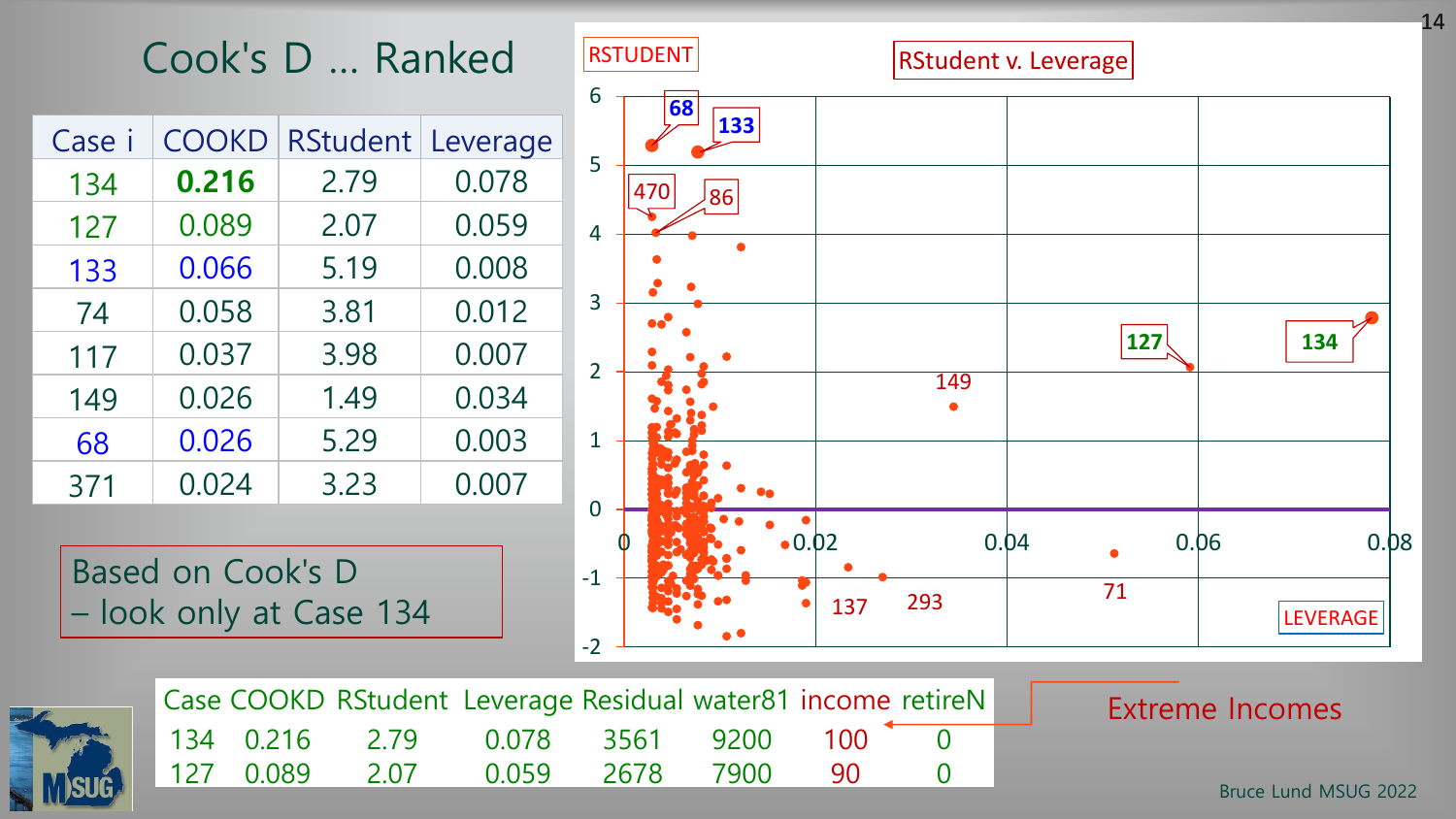# DFBETAS<sub>i</sub> DFBETAS<sub>i</sub> is change in B when Case i is deleted … But then divided by a scaling factor Belsey, D.A., Kuh, E., and Welsch, R.E., (1980)

abs(DFBETAS)  $> 2$  / sqrt(n) is cause for examination.  $2$  / sqrt(496) = 0.09 ... all 3 DFBETAS are well over quide Case Intercept income retireN DFBETAS 134 | -0.6243 | 0.7961 | 0.2252

| B for Full Model |            |                  | B(134): Model w/o Case 134 | Change in B's |           |
|------------------|------------|------------------|----------------------------|---------------|-----------|
| Intercept        | 1462.511   | <b>Intercept</b> | 1555.155                   | Intercept     | $-92.644$ |
| lincome          |            | 41.768 income    | 37.823                     | lincome       | 3.945     |
| <b>TretireN</b>  | $-434.784$ | <b>TretireN</b>  | $-466.718$                 | retireN       | 31.934    |



PROC REG does not give the "Change in B's" directly. A SAS program is needed to get "Change in B's" … see "Extra Slides" for this code.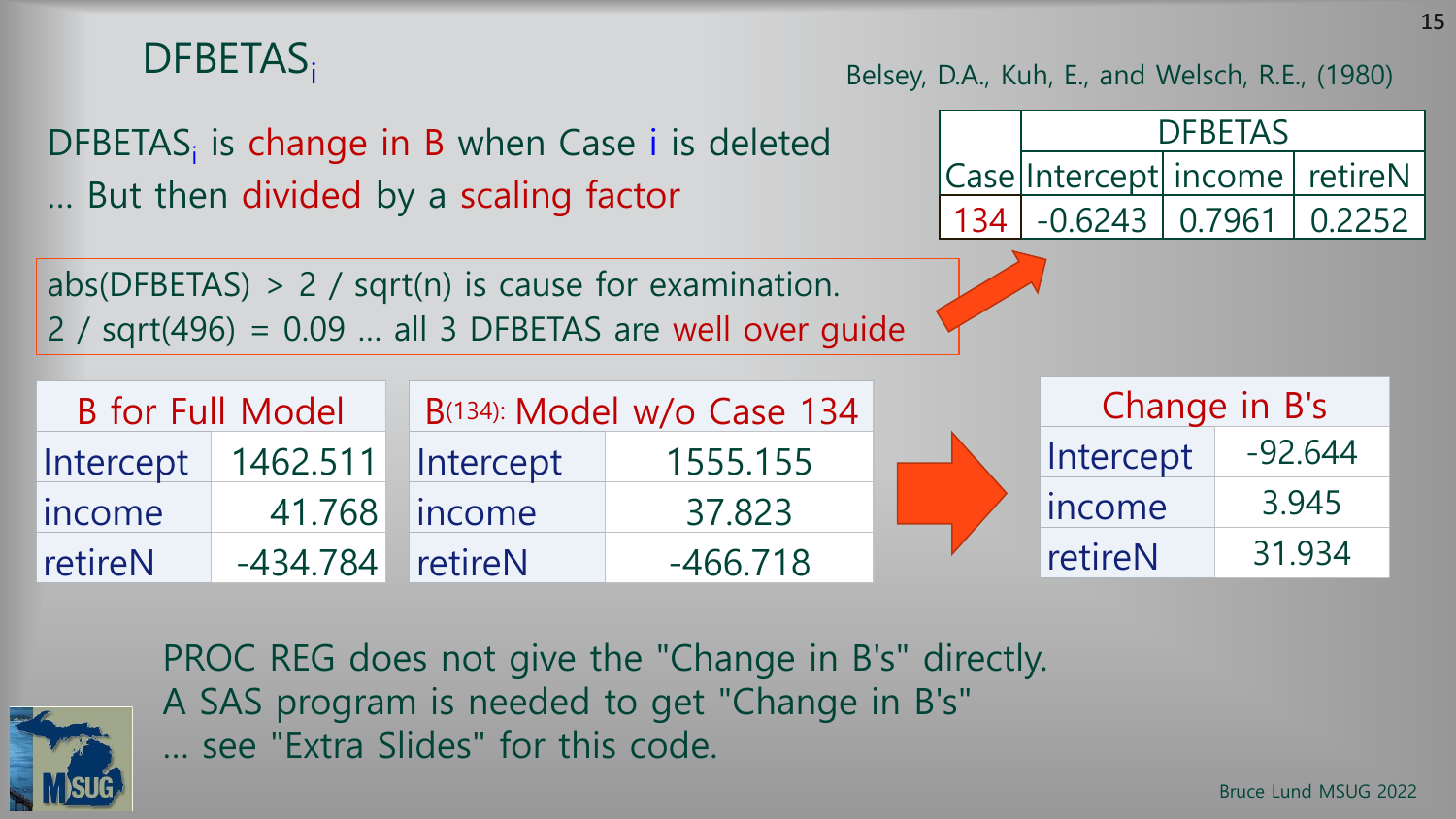# What is effect of deleting Case 134 on estimates?

For income  $\geq 60$  (1%), the % change in estimates v. full model exceeds 3%. For income  $\leq 8$  (10%), the % change in estimates v. full model exceeds  $|3\%|$ 



| Do these differences matter?       |                                |    |                |      |                  |       |                             |
|------------------------------------|--------------------------------|----|----------------|------|------------------|-------|-----------------------------|
|                                    | Income                         |    |                |      | <b>Estimates</b> |       |                             |
| This is a subject matter decision. | Percentile Income RetireN Full |    |                |      |                  |       | no 134 Change % Chg v. Full |
| If YES, then consider              | 99%                            | 60 | $\overline{0}$ | 3969 | 3825             | 144   | 3.6%                        |
|                                    |                                | 60 |                | 3534 | 3358             | 176   | 5.0%                        |
| • New model with more X's          | 75%                            | 30 | $\Omega$       | 2716 | 2690             | 26    | 0.9%                        |
| · Robust regression methods        |                                | 30 | 1              | 2281 | 2223             | 58    | 2.5%                        |
| • Transform INCOME or WATER81?     | 50%                            | 21 | $\overline{0}$ | 2340 | 2349             | $-10$ | $-0.4%$                     |
| $\bullet$<br>Or                    |                                | 21 |                | 1905 | 1883             | 22    | 1.2%                        |
| • Remove Case 134                  | 25%                            | 15 | $\Omega$       | 2089 | 2123             | $-33$ | $-1.6%$                     |
|                                    |                                | 15 |                | 1654 | 1656             | $-2$  | $-0.1\%$                    |
| Modeler has information to         | 10%                            | 8  | $\Omega$       | 1797 | 1858             | $-61$ | $-3.4%$                     |
|                                    |                                | 8  |                | 1362 | 1391             | $-29$ | $-2.1%$                     |
| decide on next steps.              | 5%                             |    | $\overline{0}$ | 1671 | 1744             | $-73$ | $-4.4%$                     |
|                                    |                                |    |                | 1237 | 1278             | $-41$ | $-3.3%$                     |
|                                    | 1%                             |    | $\Omega$       | 1588 | 1669             | $-81$ | $-5.1%$                     |
|                                    |                                |    |                | 1153 | 1202             | -49   | $-4.2%$                     |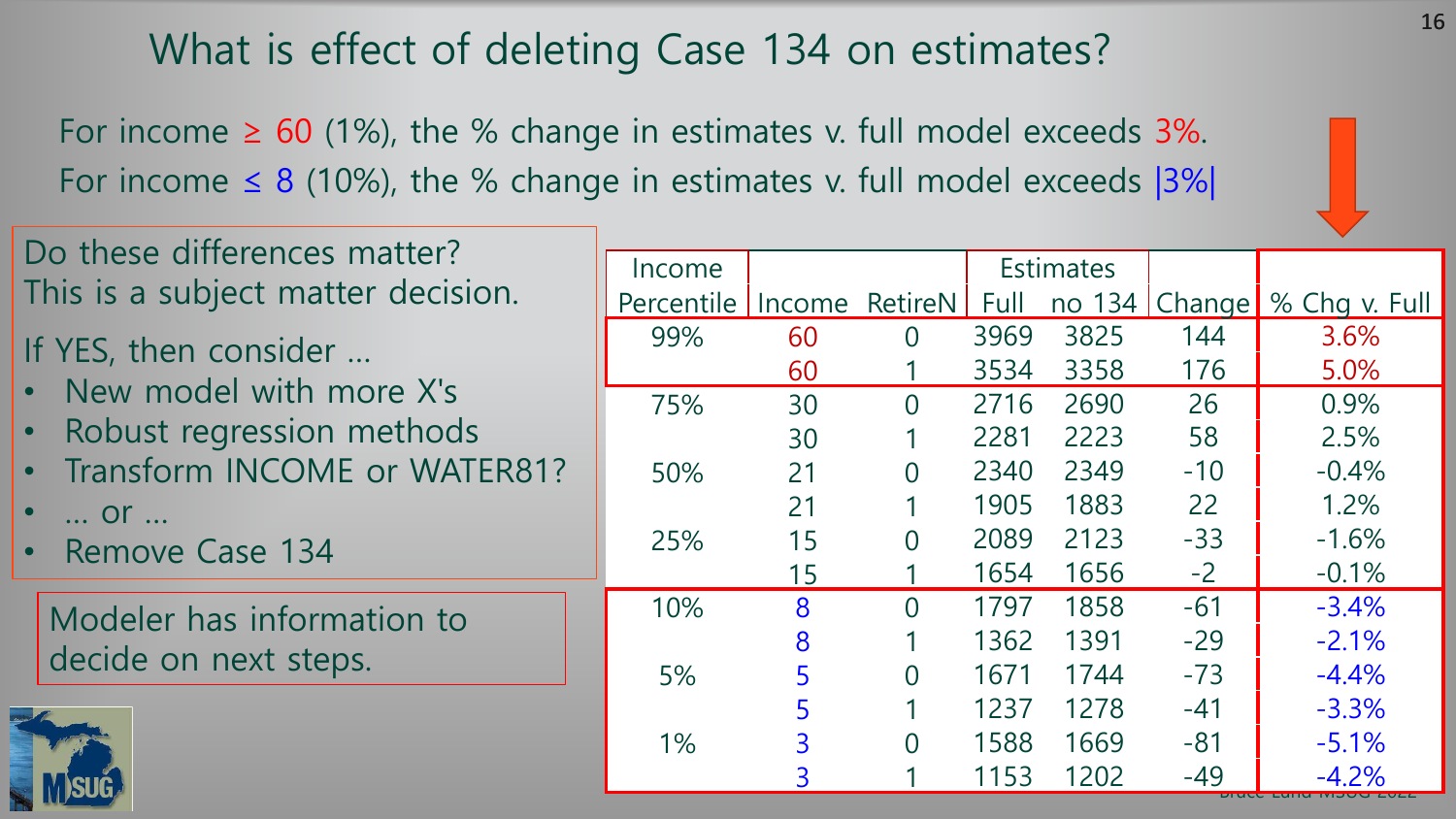#### A new scenario … weighted regression and influence

Now suppose there are 10 households … all with income 100 and not retired Suppose water usage is high for all 10 and the average is 9200.

This is simply Case 134 repeated 10 times.

NEW FACT: These 10 are in a new subdivision.

There was extra water use in 1981 due to landscaping.

- Maybe the entire subdivision should be deleted?
- What is the impact on the model of deleting Case 134 (with 10 repetitions)?

Can answer the question by weighted regression with weights w.  $w_{134}$  = 10, else  $w_i$  = 1.

The least squares solution for the parameters B of a weighted regression is:

 $B = (X^{T*}W^*X)^{-1*}X^{T*}W^*Y$  ... where is diagonal with entries  $W_i$ 

How are the influence statistics changed?



17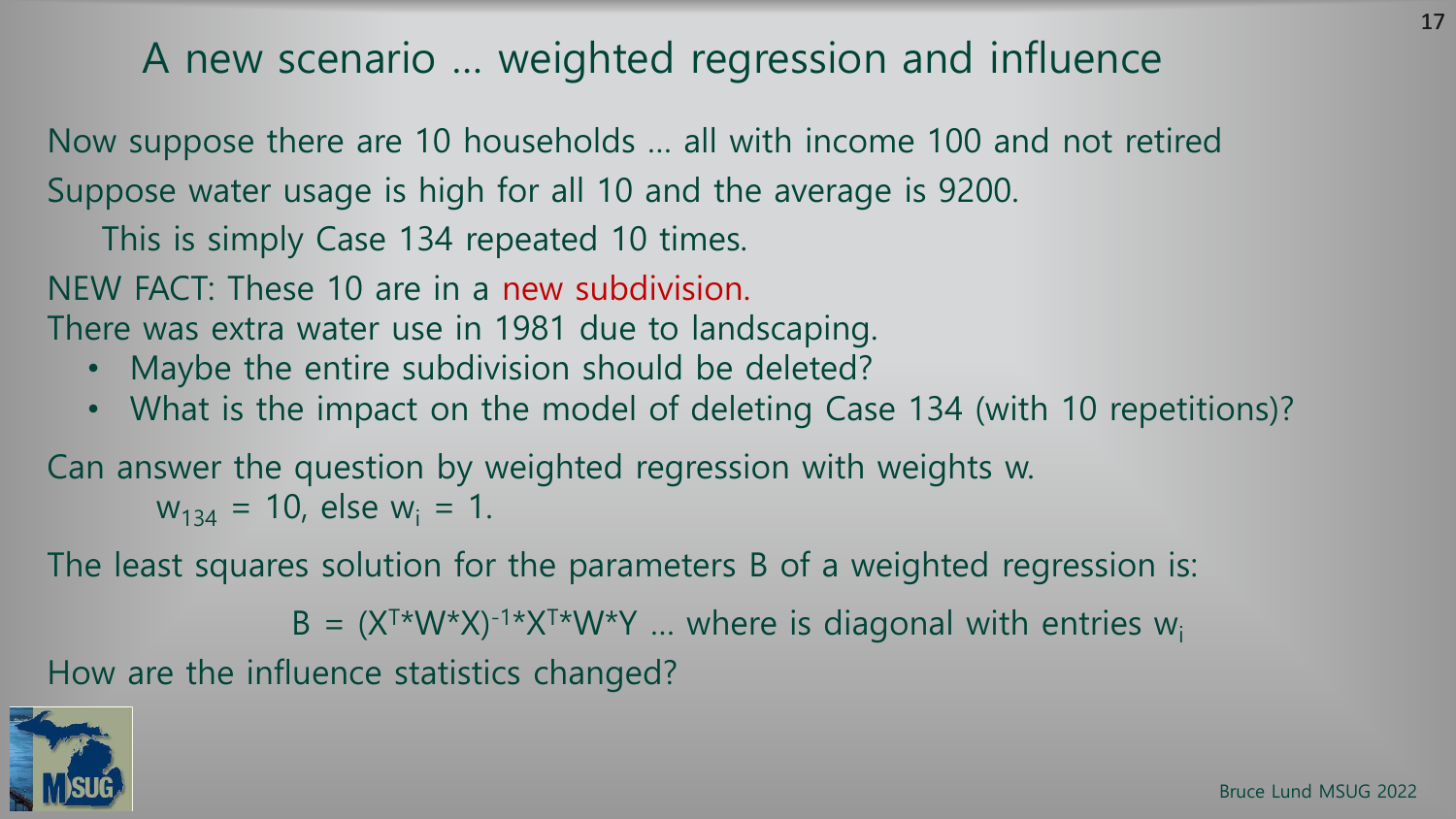# Influence Statistics for weighted Case 134

|           | <b>Parameter Estimates</b> |         |    |        |                   |      |       | RStudent Leverage |         | <b>DFB</b> | DFB | DFB |
|-----------|----------------------------|---------|----|--------|-------------------|------|-------|-------------------|---------|------------|-----|-----|
| Variable  | $DF$ Estimate Pr >  t      |         |    | w Case | COOKD<br>(sorted) |      |       | Intercept         | income  | retireN    |     |     |
| Intercept | 1011.23                    | < .0001 | 10 | 134    | 11.81             | 6.75 | 0.459 | $-4.22$           | 6.02    | 1.34       |     |     |
|           |                            |         |    | 74     | 0.04              | 3.39 | 0.010 | $-0.16$           | 0.19    | 0.29       |     |     |
| income    | 60.98                      | < .0001 |    | 133    | 0.04              | 4.67 | 0.005 | $-0.06$           | 0.23    | $-0.04$    |     |     |
| retireN   | $-279.24$                  | 0.0559  |    | 117    | 0.03              | 3.77 | 0.007 | $-0.04$           | 0.05    | 0.26       |     |     |
|           |                            |         |    | 68     | 0.02              | 5.07 | 0.003 | 0.18              | $-0.05$ | $-0.15$    |     |     |

ods output OutputStatistics=outStatsx;

**PROC REG** DATA = concord1;

WEIGHT w; /\* Do not use FREQ \*/ ID case;

MODEL water81 = income retireN / INFLUENCE; OUTPUT OUT= outREGx predicted= water81hat cookd= COOKD student= STUDENT press= PRESS; **quit**;

- Regression is significant … but
- HIGH influence for Case 134
- Estimates  $\hat{Y}$  are **much** changed (but not shown)

#### WHAT TO DO?

- income\_sq = income\*\*2 is highly significant … Investigate a new model ??
- delete Case 134 (all 10) and analyze separately Sensible, households are a new subdivision

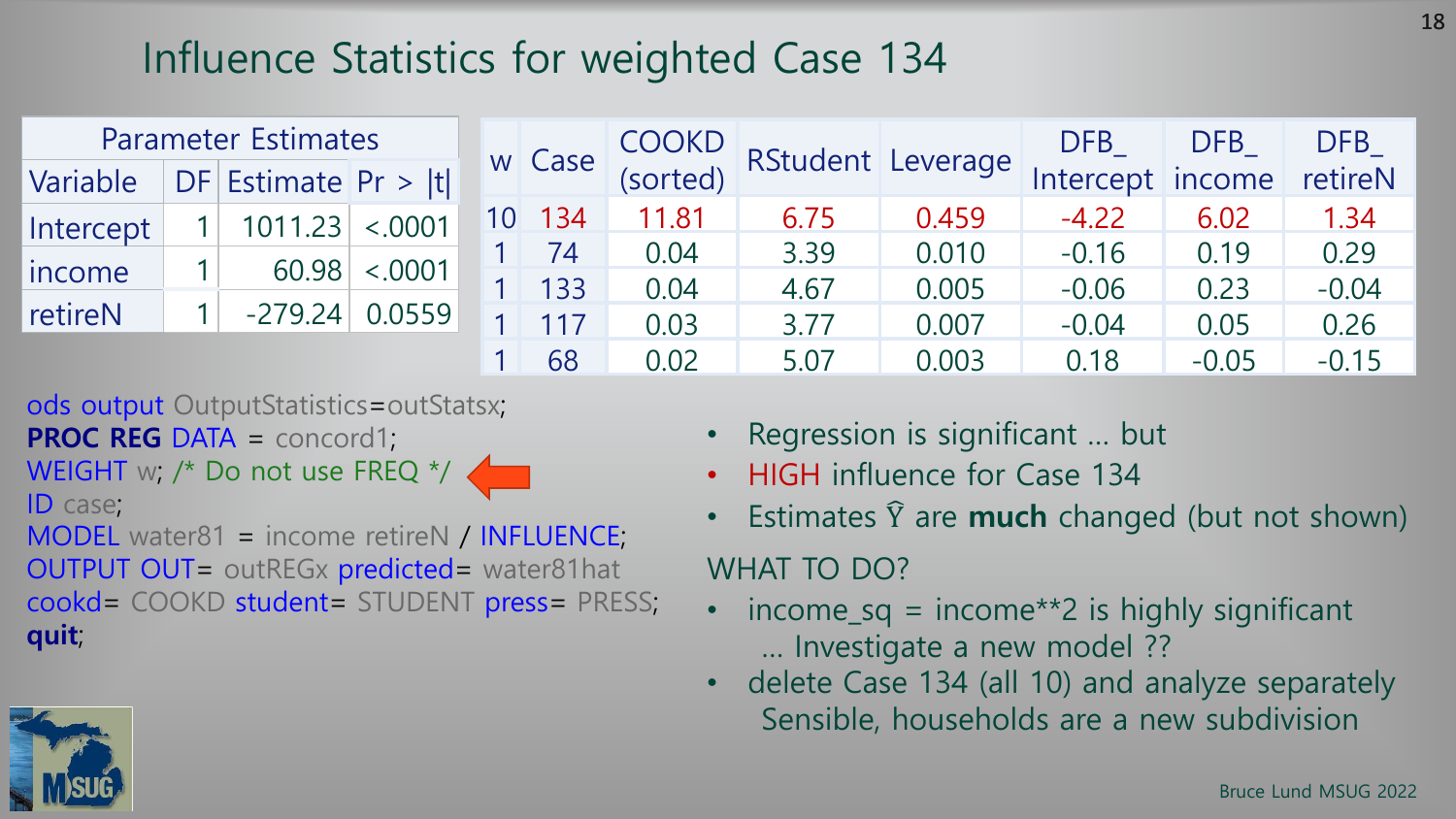### Influence Statistics and Weighting

Influence Statistics with weights make sense when …

- Survey sample with sampling weights
- True repeats as in a designed experiment
	- Must average the Y's. Weight is the number of repeats
- Pseudo repeats. Group cases with very similar X's
	- Must average the Y's. Weight is the number in the group

Weights are also used to correct for unequal error variances (heteroscedasticity) This is a different situation …

Here, the weights don't represent a count or projection of cases.

However, the same influence statistics are produced,

but what do they mean?

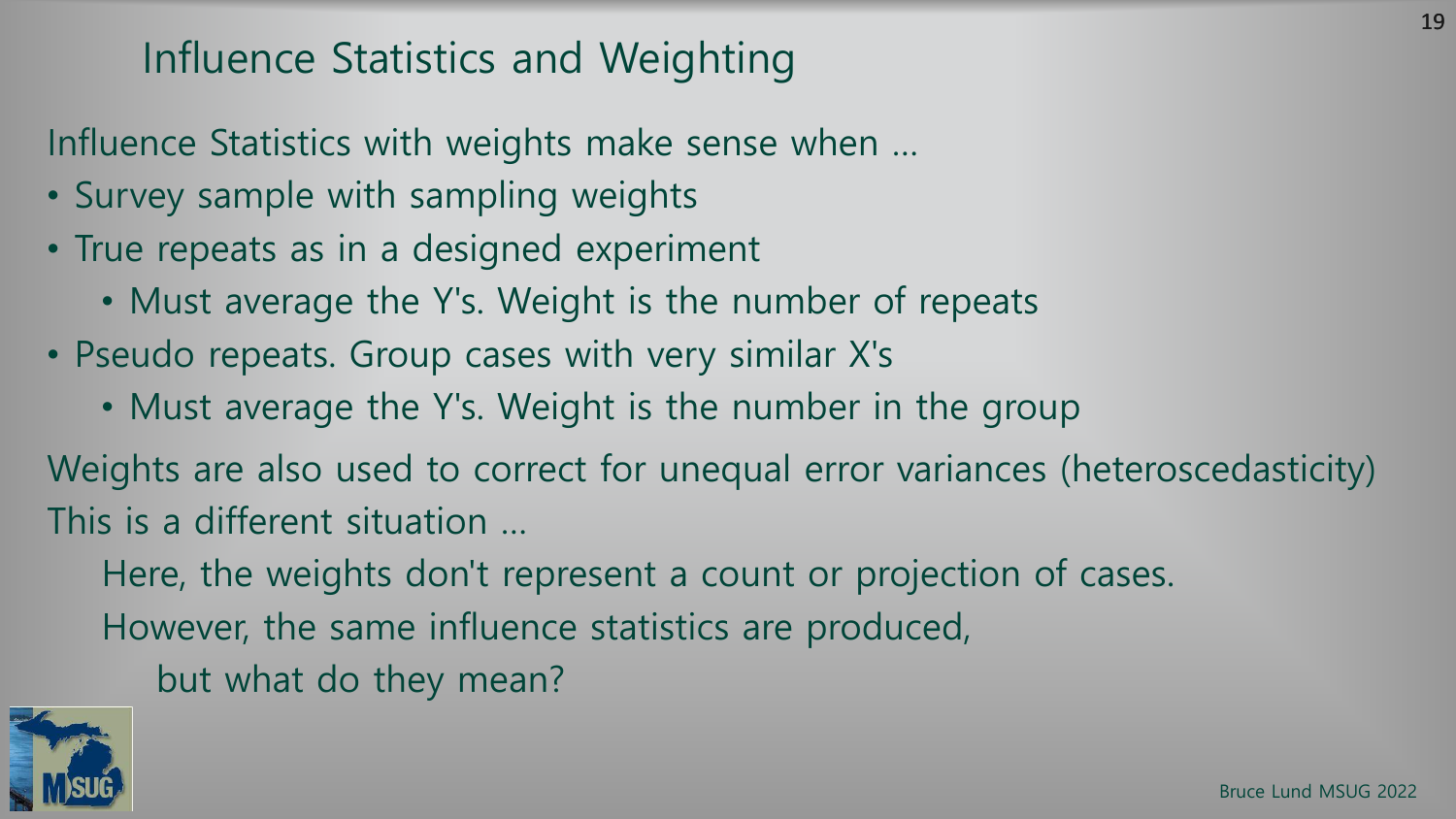# Supplementary Slides at end of Deck

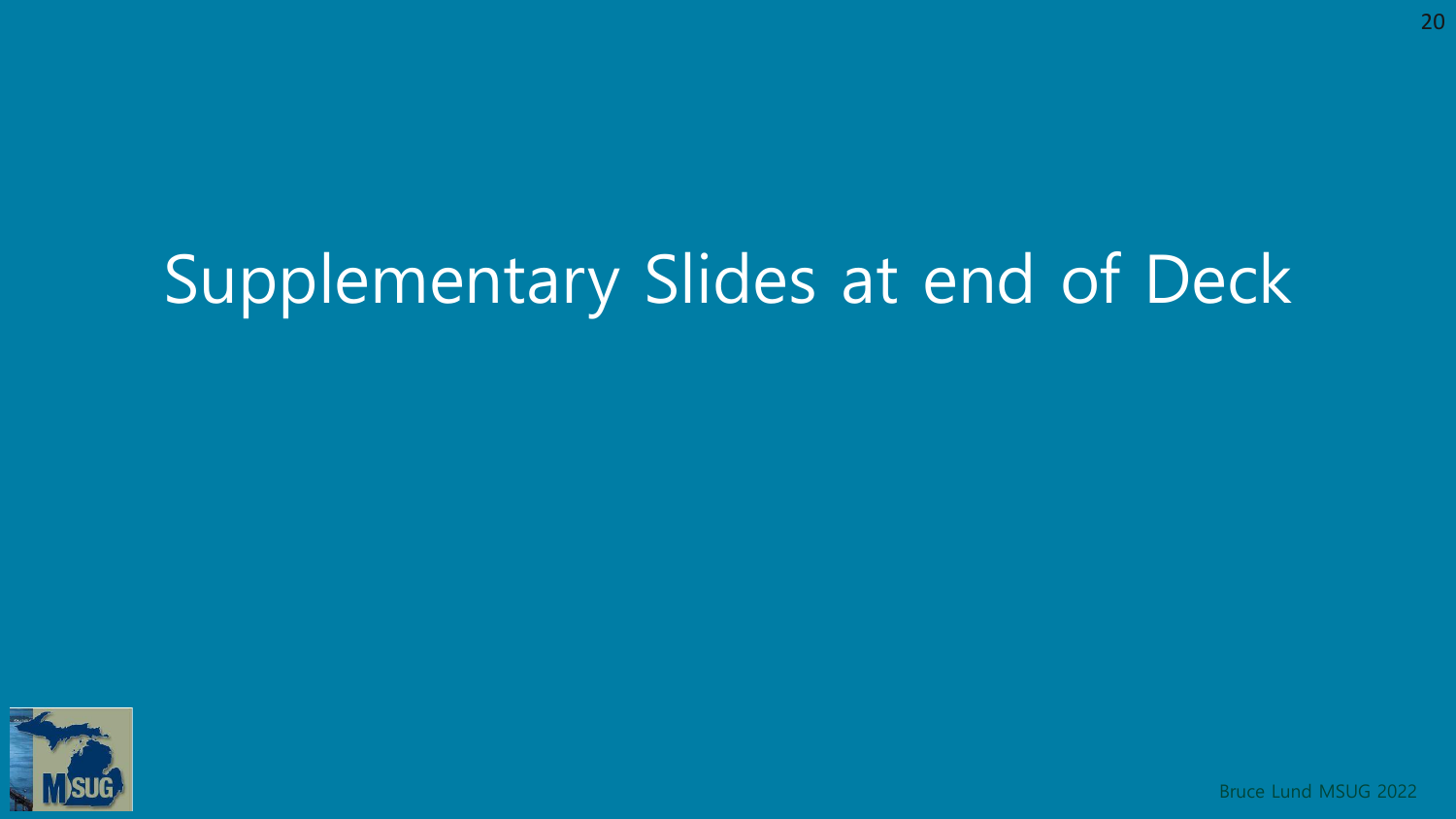# Influence Statistics in Linear Regression and SAS® PROC REG

**by Bruce Lund**

#### **Statistical Modeling Consultant and Trainer, Novi, MI blund\_data@mi.rr.com and blund.data@gmail.com**



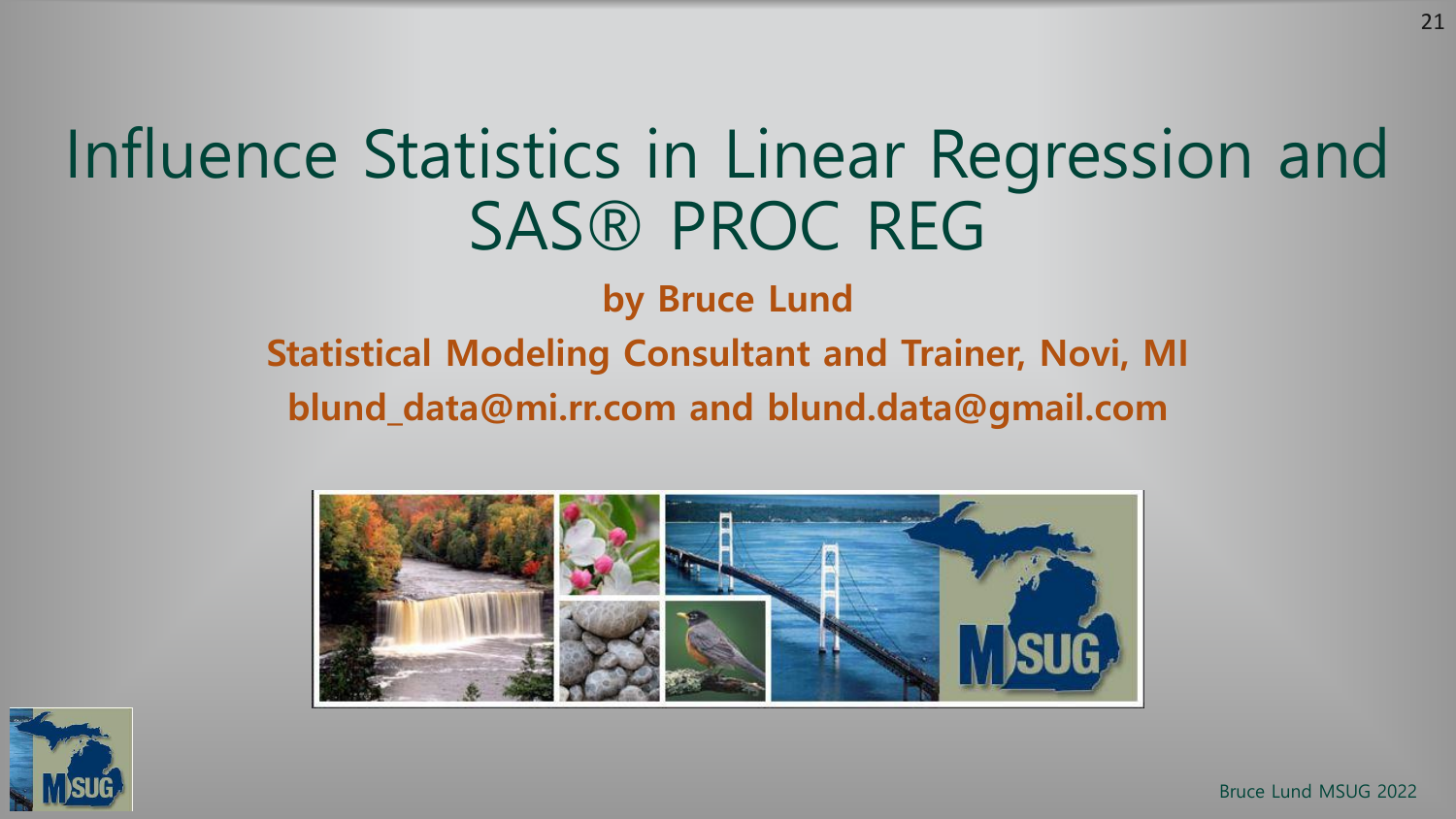# How weights appear in Influence Statistics

In weighted regression the coefficients are found by minimizing the weighted squared residuals  $\sum_{i=1}^{n} w_i (y_i - \hat{y}_i)^2 = \sum_{i=1}^{n} w_i (e_i)^2$  and  $\sigma^2 = \sum_{i=1}^{n} w_i (y_i - \hat{y}_i)^2 / (n - k)$ 

**DATA** test2; INPUT X Y W; DATALINES; 1 -1 1 1 1 1  $0 - 1 1$ 0 1 1 2 2 4 ;<br>,  $H_W$ 0.136 0.136 0.182 0.182 0.364 0.136 | 0.136 | 0.182 | 0.182 | 0.364  $0.182$  |  $0.182$  |  $0.409$  |  $0.409$  |  $-0.182$  $0.182$   $\begin{array}{|c|c|c|c|c|c|c|c|} \hline 0.182 & 0.409 & 0.409 & -0.182 \hline \end{array}$ 0.091 | 0.091 | -0.046 | -0.046 | **0.909** Weighted hat matrix:  $H_w = X^*(X^{T*}W^*X)^{-1*}X^{T*}W$ 

Weight increases leverage.  $H_{55} = 0.909$ 

$$
\hat{\sigma}_{(i)}^2 = \hat{\sigma}^2 (n-k)/(n-k-1) - e_i^2 w_i / ((n-k-1) (1-h_{ii}))
$$

- $\hat{\sigma}^2$  and  $h_{ii}$  are weighted
- Notice: "e<sub>i</sub><sup>2</sup> w<sub>i</sub>" ... squared residual is weighted

Idempotent:  $H_w^*H_w = H_w$ Projection of X onto X:  $H_w^*X = X$ As a result:  $Hw*1 = 1... \sum_{j}^{n}(hw)_{ij} = 1$  $Trace(H_w) = Rank(H_w) = k$  $H_w$  not symmetric. Column sums  $\sum_i^n h_{ij} \neq 1$ 

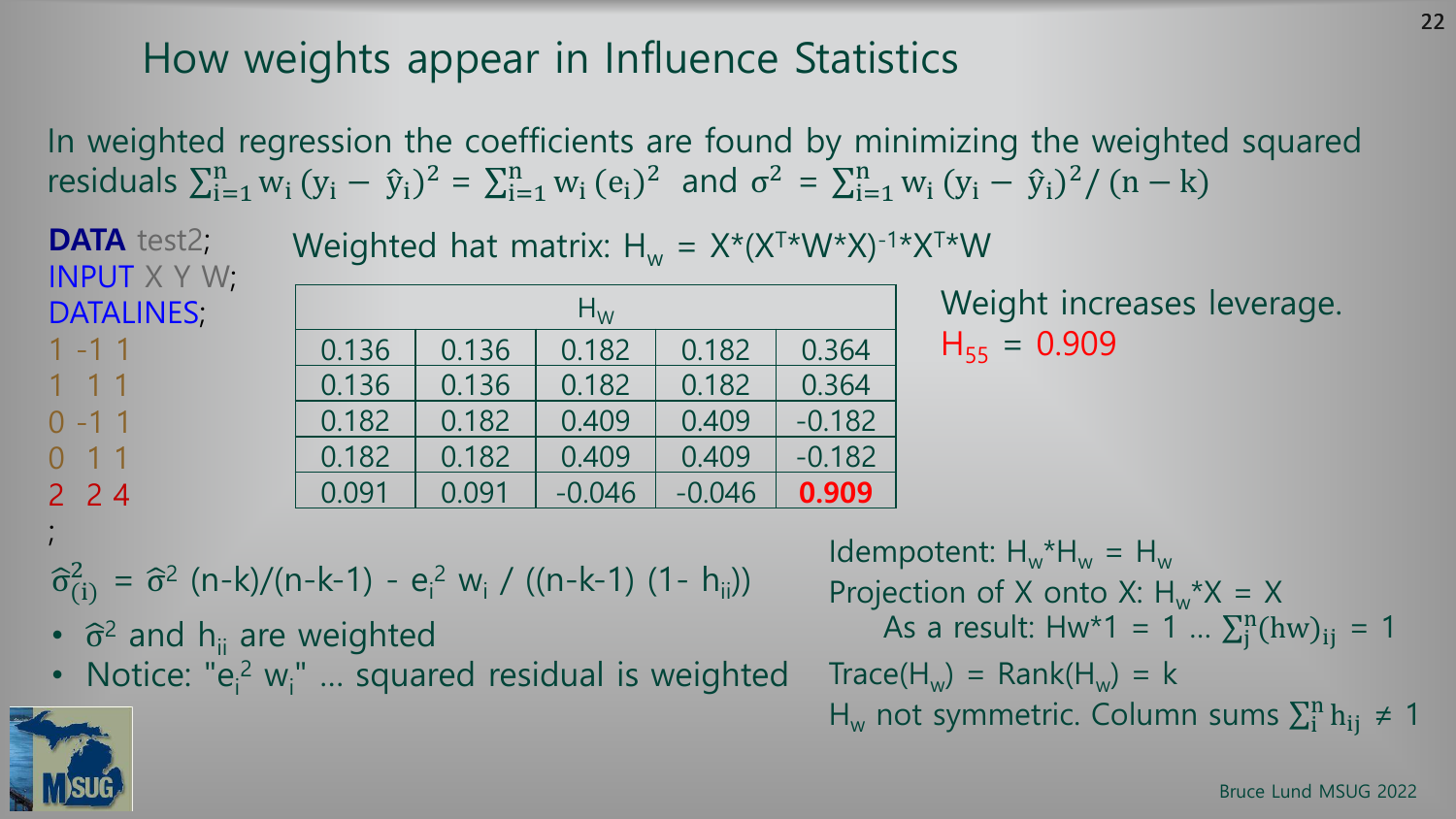# PROC REG gives DFBETAS but not DEBETA or  $B_{(i)}$

Annoying ….

PROC REG gives DFBETAS (standardized) but not the simple DFBETA (difference of B and  $B_{(i)}$ ) With programming and using the formula below, the DFBETA can be computed for each case:

DFBETAS<sub>(i)j</sub> = (b<sub>j</sub> - b<sub>(i)j</sub>) / ( $\hat{\sigma}_{(i)}$  sqrt((X<sup>T\*</sup>X)<sup>-1</sup><sub>jj</sub>) ... for j = 1 to k

where  $(X^{T*}X)^{-1}$ <sub>jj</sub> is the jth entry on the diagonal of  $(X^{T*}X)^{-1}$ 

The plan is to multiply DFBETAS<sub>(i)j</sub> (reported by SAS) by  $(\widehat{\sigma}_{(i)}\, \text{sqrt}((X^{T*}X)^{-1}_{j j})$  for  $j=1$  to k Needed:  $\widehat{\sigma}_{(i)}$  and  $(X^{T*}X)^{-1}$ <sub>jj</sub>

(1) Solve for  $\hat{\sigma}_{(i)}$  in equation: RSTUDENT<sub>i</sub> = e<sub>i</sub> / ( $\hat{\sigma}_{(i)}$  (1 – h<sub>ii</sub>)<sup>1/2</sup>) ... e<sub>i</sub> and h<sub>ii</sub> are reported by SAS.

(2) Obtain  $(X^{T*}X)^{-1}$  from ODS OUTPUT InvXPX = InvXPX ... from PROC REG

This ODS OUTPUT requires that option I be included on the MODEL statement:

MODEL water81 = income retireN / INFLUENCE I;

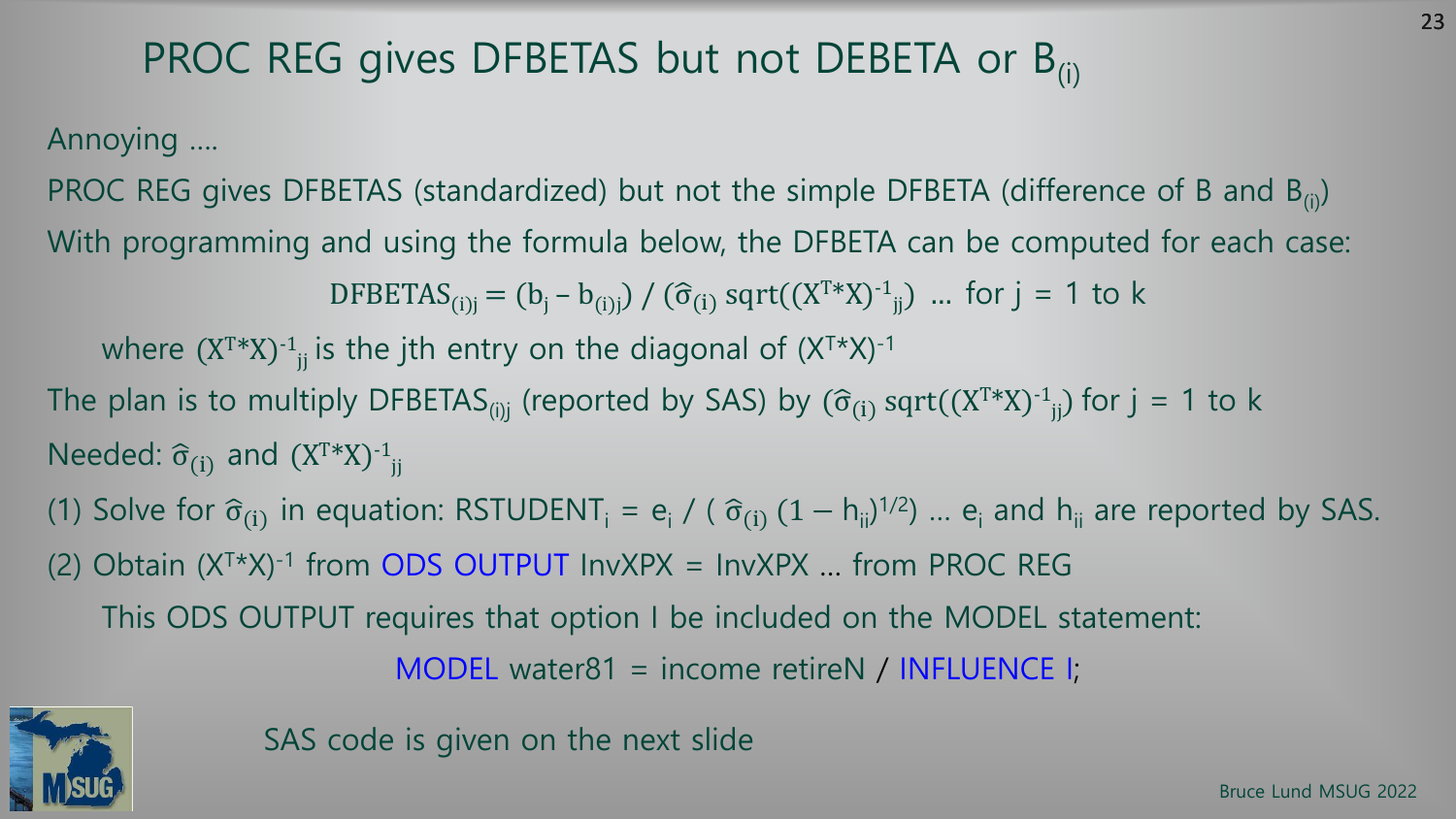## Compute DFBETA with SAS program

```
ods graphics off;
ods output InvXPX = InvXPX;
ods output OutputStatistics=outStats;
PROC REG DATA = concord1;
ID case;
MODEL water81 = income retireN / INFLUENCE I;
OUTPUT OUT= outREG predicted= water81hat 
cookd= COOKD student= STUDENT press= PRESS;
quit;
DATA InvXPX_diag; SET InvXPX;
keep
invXX intercept invXX income invXX retireN;
retain
invXX intercept invXX income invXX retireN;
if N = 1 then invXX intercept = intercept;
if N = 2 then invXX income = income;
if N = 3 then invXX retireN = retireN;
if N = 3 then output;
run;
```
 $%$ LET keep1 = case RESIDUAL RSTUDENT HatDiagonal DFB\_intercept DFB\_income DFB\_retireN; **DATA** DFBETA; SET OUTstats(keep=&keep1); retain invXX\_intercept invXX\_income invXX\_retireN;  $if_N = 1$  then SET InvXPX\_diag; SIGMA\_i = RESIDUAL/(RSTUDENT \* sqrt(**1** - HatDiagonal)); DFBETA intercept = DFB intercept \* SIGMA  $i$  \* sqrt(invXX intercept); DFBETA income = DFB income \* SIGMA i \* sart(invXX income); DFBETA retireN = DFB retireN \* SIGMA  $i$  \* sqrt(invXX retireN); **run**; **PROC PRINT** DATA = DFBETA(obs=**2**); var case DFBETA\_intercept DFBETA\_income DFBETA\_retireN; **run**;



24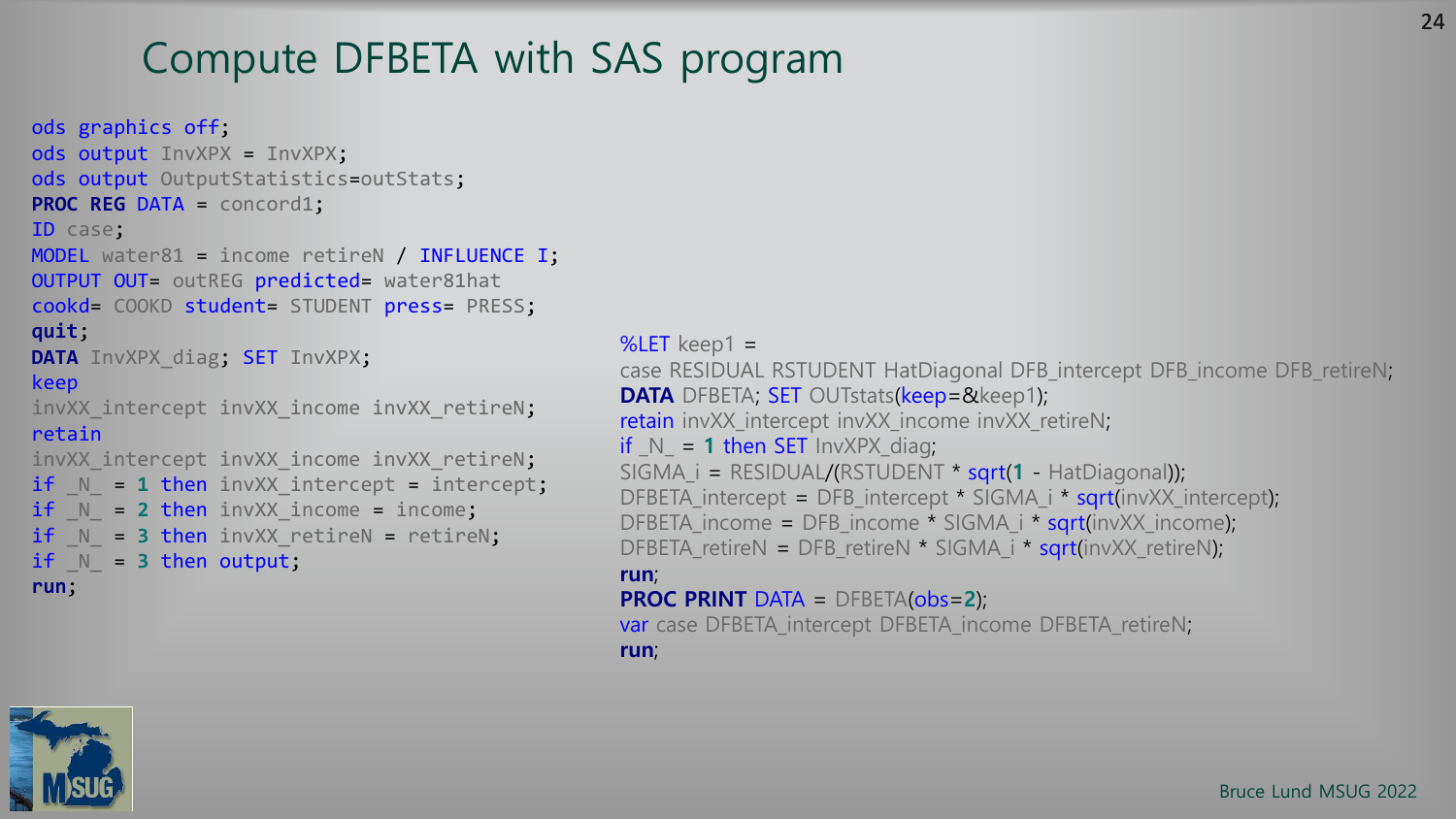#### Covariance Ratio

From least squares, the covariance matrix V of estimated coefficients is:

 $V = \sigma^2 (X^T * X)^{-1}$ 

Let  $X_{(i)}$  be the design matrix with Case  $X_i$  deleted.

Assume  $X_{(i)}^T * X_{(i)}$  has rank k. Let  $V_{(i)} = \sigma_{(i)}^2 (X_{(i)}^T * X_{(i)})^{-1}$ COVRATIO<sub>i</sub> = det(V<sub>(i)</sub>) / det(V) =  $(\hat{\sigma}_{(i)}^2 / \hat{\sigma}^2)^k$  det( $(X_{(i)}^T * X_{(i)})^{-1}$ ) / det( $(X^T * X)^{-1}$ ) With some razzle-dazzle: COVRATIO<sub>i</sub> =  $(\widehat{\sigma}_{(i)}^2 / \widehat{\sigma}^2)^k / (1 - h_{ii})$ 

Motivation underlying COVRATIO comes from equality of absolute value of det(V) and volume of the parallelepiped spanned by the columns of V. A larger det(V) implies that the associated parallelepiped has longer sides with angles between the sides that are closer to 90 degrees instead of 0 or 180. This says that variances of coefficient estimates are larger and covariances are smaller. In this sense a large determinant det(V) indicates less precision in the estimates B. A value of COVRATIO<sub>i</sub> not close to 1 indicates the precision of the estimates has changed substantially with deletion of case i. Extreme influence is indicated when COVRATIO falls outside the interval  $(1 + 3k/n)$ 

For concord1 this range =  $(0.982 1.018)$  ... COVRATIO<sub>134</sub> = 1.041 ... outside the range.

PROC REG with MODEL / INFLUENCE reports COVRATIO.



I think DFBETA, DFBETAS, and COOK'S D are more transparent and useful.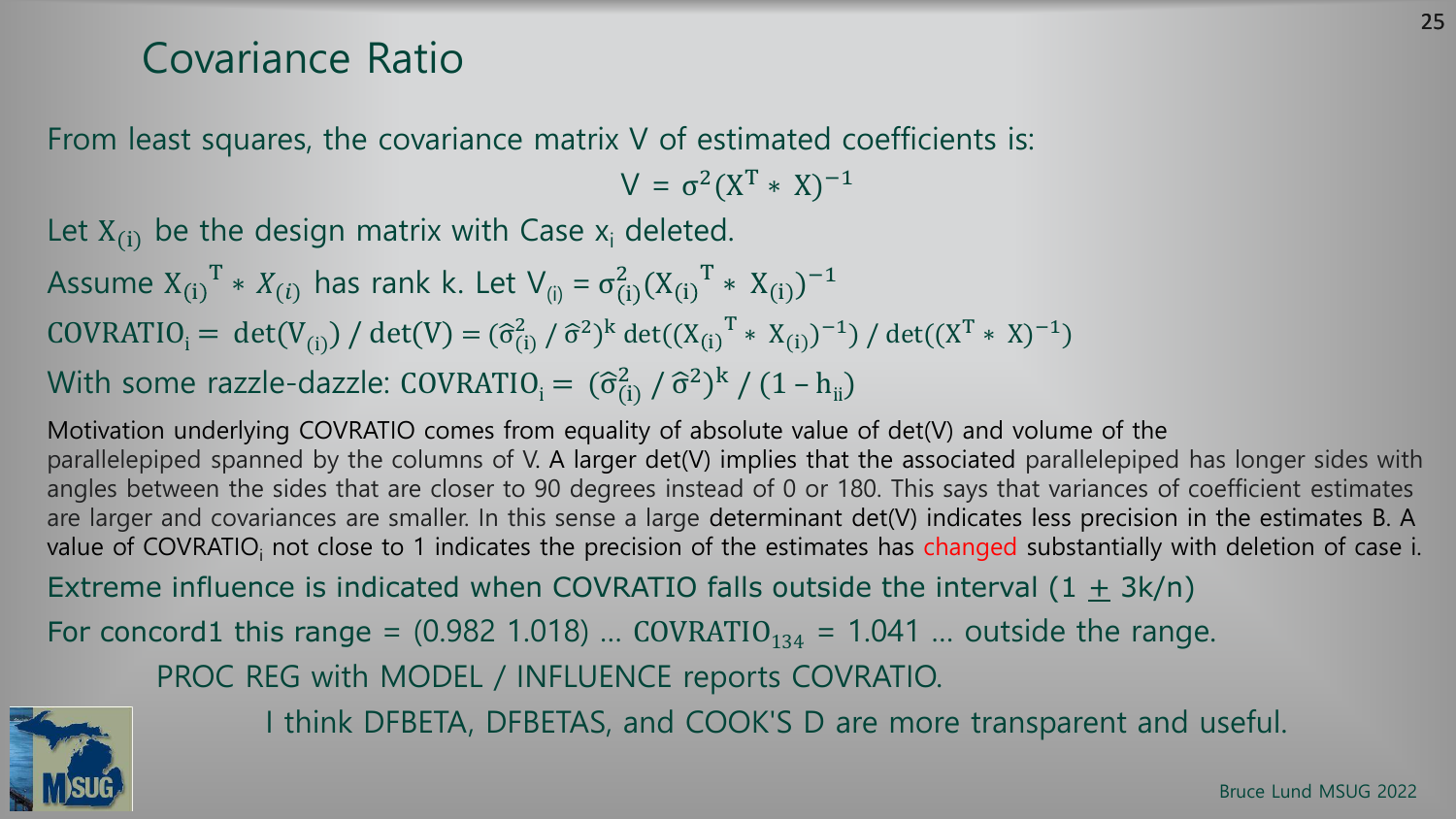# Leverage is determined by the position of  $x_i$  in the sample

For  $k = 2$  (intercept  $X_1$  and predictor  $X_2$ ) and with sample = n, there is this formula for the leverage points:

$$
h_{ii} = 1/n + (x_{2i} - \bar{x}_2)^2 / \sum_{s=1}^{n} (x_{2s} - \bar{x}_2)^2
$$

If  $x_{2i}$  is at the mean, then  $(x_{2i} - \bar{x}_2) = 0$  and  $h_{ii} = 1/n$ 

 $\hat{y}_i = \sum_{s=1}^n h_{is} y_s = y_i/n + \sum_{s \neq i}^n h_{is} y_s$ 

The "leverage" of  $h_{ii} = 1/n$  on  $y_i$  is small

When  $x_{2i}$  is extreme, then  $h_{ii}$  is large (but  $\leq 1$ )

 $\hat{y}_i = \sum_{s=1}^n h_{is} y_i = h_{ii} y_i + \sum_{s \neq i}^n h_{is} y_s$ 

The "leverage" of  $h_{ii}$  on  $y_i$  is large

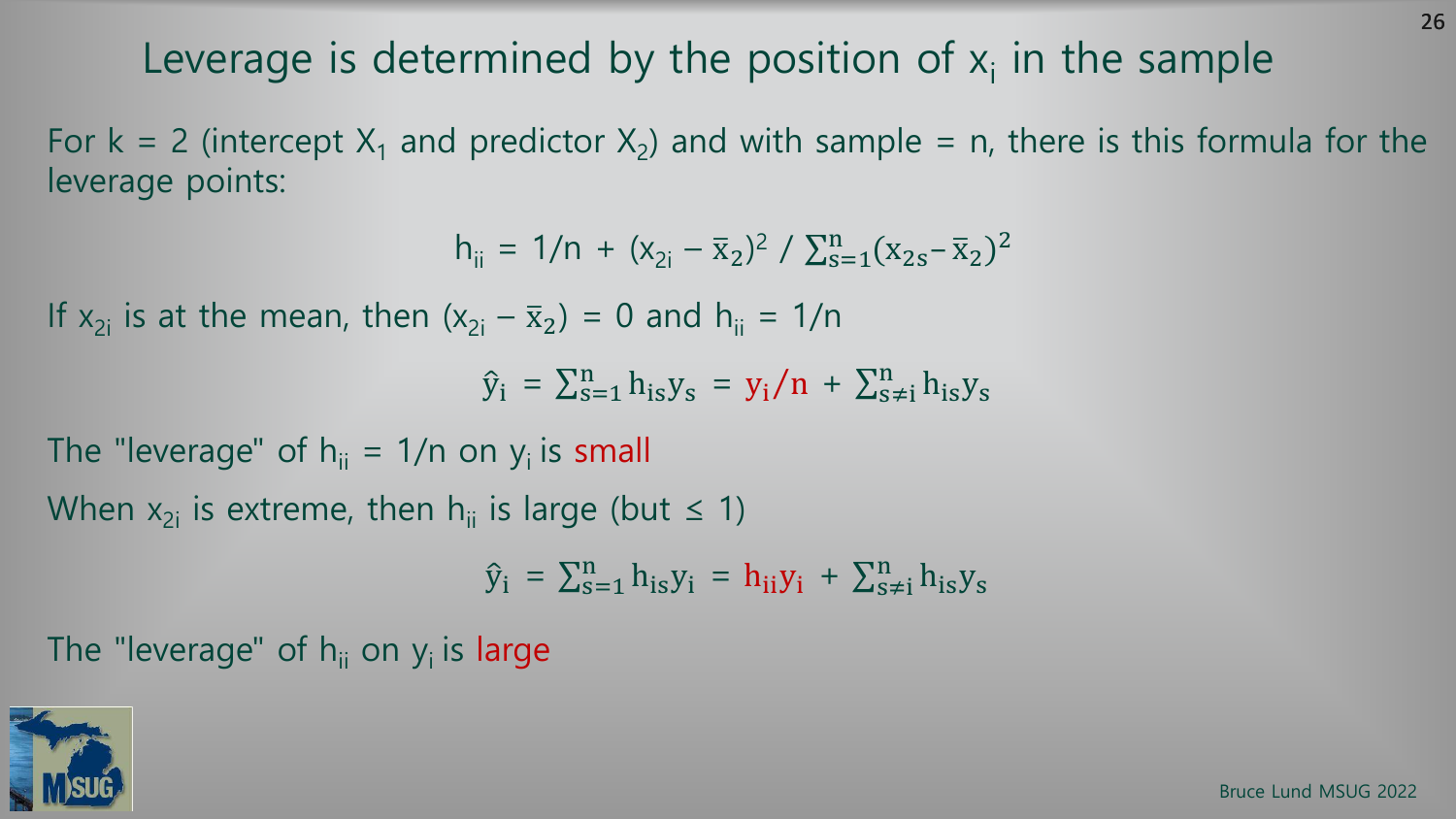# Only situation where  $h_{ii} = 1$

| $\sf{X}$                 | X1 | <b>X2</b>        | X3        | $\mathsf{X}_{\mathsf{D}}$ |
|--------------------------|----|------------------|-----------|---------------------------|
| x1                       |    | $-1$             |           | $\overline{O}$            |
| x <sub>2</sub>           |    |                  |           |                           |
| x3                       |    | $\left( \right)$ | $\bigcap$ | $\Omega$                  |
| $\overline{\mathsf{x}4}$ |    |                  | $\Omega$  |                           |
| $\overline{\times 5}$    |    |                  |           | O                         |
| $\overline{\times 6}$    |    |                  |           |                           |
|                          |    |                  | 0         |                           |

If predictor  $X<sub>D</sub>$  is zero for all rows except "d" and

 $X<sub>D</sub>$  is independent of the other X's, then  $h<sub>dd</sub> = 1$ .

So, if  $x_d$  is exceptional, then could add dummy variable  $\mathsf{X}_\mathsf{D}$  to model ...

This makes:  $h_{dd} = 1$  AND  $y_d = \hat{y}_d$ 

Regression plane at  $x_d$  passes thru  $y_d$ 

See H  $*$  Y =  $\hat{Y}$  as shown on below

$$
\begin{bmatrix} \dots & \dots & 0 \\ \dots & \dots & 0 \\ 0 & 0 & 1 \end{bmatrix} \begin{bmatrix} y_1 \\ \dots \\ y_d \end{bmatrix} = \begin{bmatrix} \hat{y}_1 \\ \dots \\ y_d \end{bmatrix}
$$
 **no HAT**